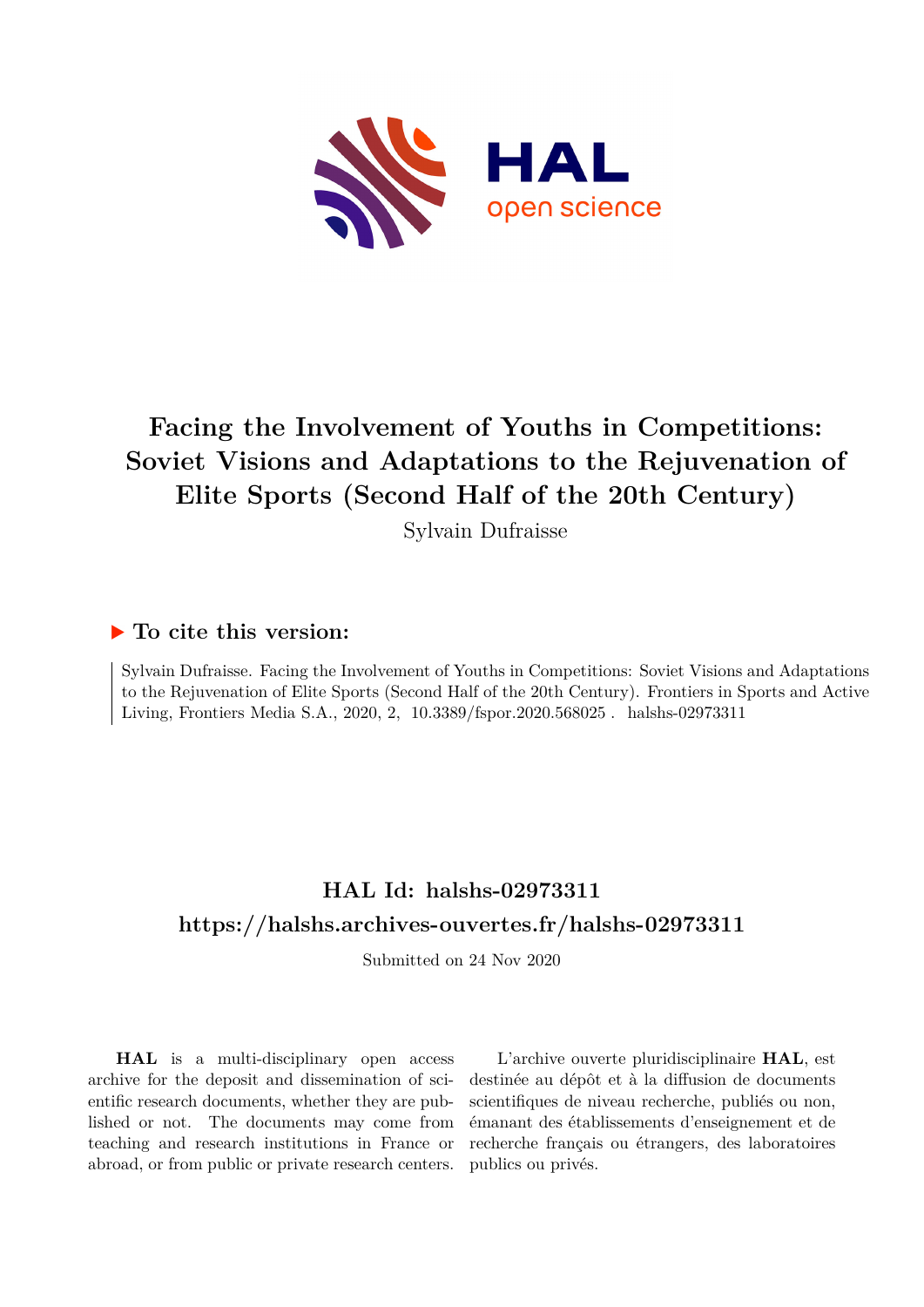



# Facing the Involvement of Youths in Competitions: Soviet Visions and Adaptations to the Rejuvenation of [Elite Sports \(Second Half of the 20th](https://www.frontiersin.org/articles/10.3389/fspor.2020.568025/full) Century)

#### Sylvain Dufraisse\* **OPEN ACCESS**

UMR 6025 CENS, Université de Nantes-CNRS, Nantes, France

#### Edited by: François Vallotton,

University of Lausanne, Switzerland

### Reviewed by:

Shushu Chen, University of Birmingham, United Kingdom Daphné Bolz, Université de Rouen, France

\*Correspondence: Sylvain Dufraisse [sylvain.dufraisse@univ-nantes.fr](mailto:sylvain.dufraisse@univ-nantes.fr)

#### Specialty section:

This article was submitted to The History, Culture and Sociology of Sports, a section of the journal Frontiers in Sports and Active Living

> Received: 31 May 2020 Accepted: 02 September 2020 Published: 21 October 2020

#### Citation:

Dufraisse S (2020) Facing the Involvement of Youths in Competitions: Soviet Visions and Adaptations to the Rejuvenation of Elite Sports (Second Half of the 20th Century). Front. Sports Act. Living 2:568025. doi: [10.3389/fspor.2020.568025](https://doi.org/10.3389/fspor.2020.568025)

This article focuses on Soviet sports authorities' adaptations to youth involvement in elite sports during the second half of the 20th century during the Cold War. It demonstrates that the quest for performance and success in world competitions meant that sportsmen needed to start training at younger ages. This trend led to the development of a biopolitical expertise on youth sports, that mixed scientific research, artistic and intellectual stances and public policy making. It contributed to determining age requirements and a specific system to intensify preparation while protecting the sportsmen involved. Since the mid-1970's, this system was not well-received within the Soviet Union as well as by the wider world. These youth systems embodied the poor Soviet management of childhood.

Keywords: soviet union, history, elite sports, soviet sports, youth sports, history of sports science, cold war sports

#### INTRODUCTION

The Soviet Union's sports administration after 1950 proved its capacity to prepare elite sportsmen. Sports in the Cold War, like music, arts, literature and dance, emerged as symbols of national prestige and were fields of intense political battles. Athletic endeavors could symbolize the superiority of a political system as performances and records, "objective" measures of domination, were diffused worldwide by the media. Soviet champions who stood on world championship podiums and obtained gold medals were flagship representatives of the Soviet Union and gave the state a friendly and cheerful image.

Commentators and journalists were the first to write about Cold War sports. They selected epic "battles" in pools and on pitches, popularized some of the most iconic sports personalities (e.g., Nadia Comaneci), and contributed to shaping a triumphalist Cold War narrative [\(Mellis, 2019\)](#page-13-0).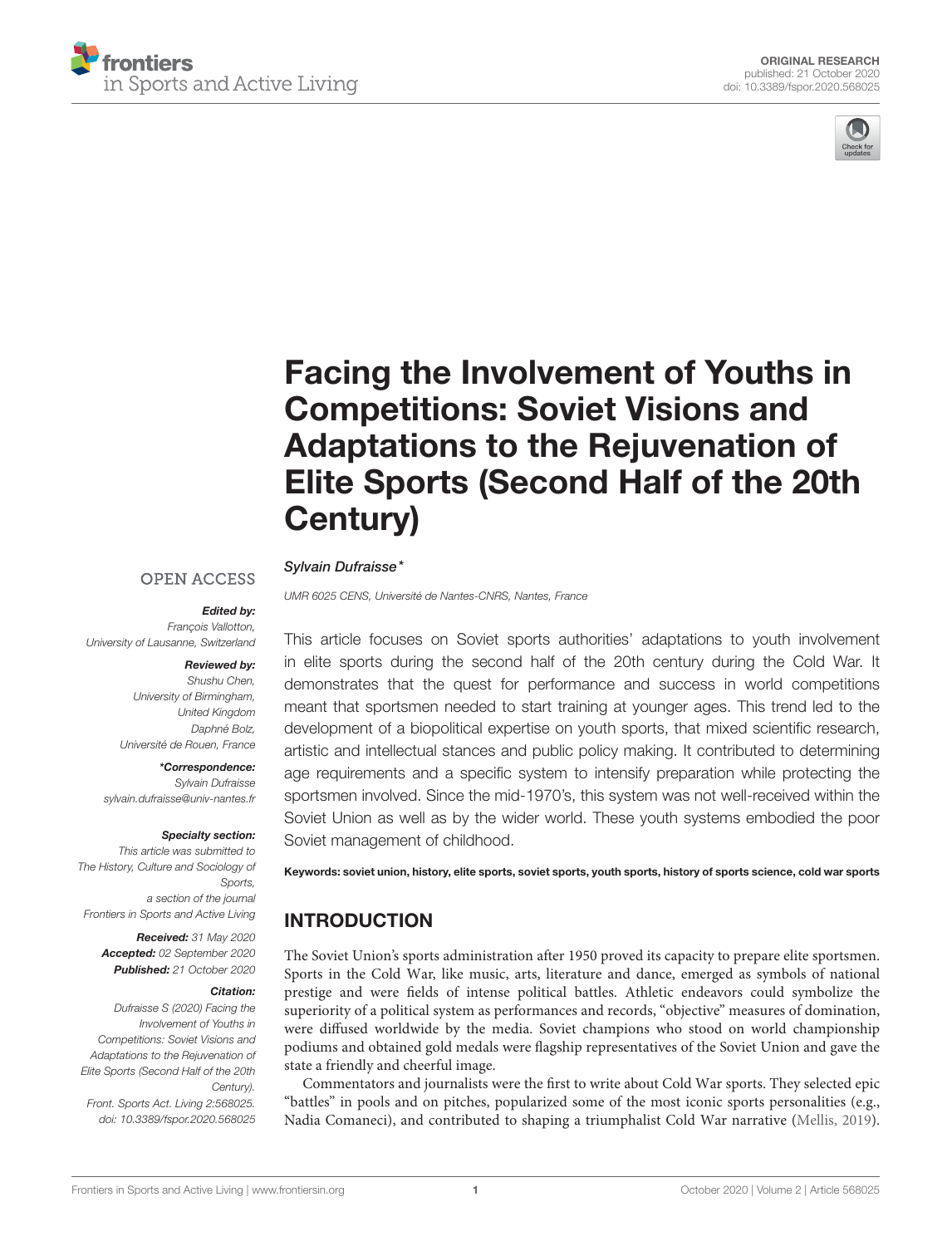Sports were for a long time largely absent from mainstream Cold War historiography, apart from mega-events, symbolic battles or climatic moments like the boycotts, reinforcing the US-USSR rivalry and producing what military history called combat history ("histoire-bataille") [\(Edelman, 2019;](#page-12-0) [Clastres,](#page-12-1) [2020;](#page-12-1) [Vonnard and Marston, 2020\)](#page-13-1). Recent works on Cold War sports, based on new archival materials, have explored new paths and shown how relevant sport can be to analyze the Global Cold War. They highlight the "interactions and exchanges in which multiple players were involved" [\(Del Pero,](#page-12-2) [2016\)](#page-12-2), accentuating the instances where members of the divided blocs cooperated [\(Andrews et al., 2006;](#page-12-3) [Vonnard and Quin,](#page-13-2) [2017;](#page-13-2) [Vonnard et al., 2018\)](#page-13-3) or turning their attention to the role of sports in newly decolonized countries [\(Edelman, 2019\)](#page-12-0). This scholarship underlines how gender and race became crucial in the symbolic opposition between Capitalist and Communist countries [\(Malz et al., 2007;](#page-12-4) [Barker-Ruchti, 2009;](#page-12-5) [Bohuon, 2012;](#page-12-6) [Edelman, 2019\)](#page-12-0). It also analyzes how the Cold War and the growing importance given to sports transformed national sports systems and sporting programs and impacted the relations between sports leaders and athletes [\(Hunt, 2006;](#page-12-7) [Gygax, 2012;](#page-12-8) [Rider, 2017;](#page-13-4) [Dufraisse, 2019;](#page-12-9) [Mellis, 2019\)](#page-13-0). Moreover, these new works explore "the ambiguous zones within which international organizations, states, sports leaders and athletes interacted in order to achieve their respective goals during the Cold War" [\(Mellis, 2019\)](#page-13-0).

Soviet sport was long considered a realm of totalitarian control, a "Big Red machine." Recent works eclipse this simplistic interpretation of Soviet sport, which overemphasized the role of the State and of ideology. Scholars interested in Soviet sports, using archives, interviews and local newspapers, have highlighted new aspects that provide a more nuanced understanding about: the diversity of practices within the Soviet Union, the latent debates about the goal attributed to sports and to physical education and the place given to sportsmen, the tense and precarious balance between the sports administration and sports societies, and the role of patrons within the sport system [\(Edelman, 1993,](#page-12-10) [2009;](#page-12-11) [Katzer et al., 2010;](#page-12-12) [Grant, 2013;](#page-12-13) [Parks,](#page-13-5) [2016;](#page-13-5) [Maddox, 2018;](#page-12-14) [Zeller, 2018;](#page-13-6) [Dufraisse, 2019\)](#page-12-9). Critically, this scholarship illustrates that the development of sports performance policies in the Soviet Union was not linear. Instead, it was the fruit of negotiations and struggles between sports societies, party organs and the administration of sports and physical culture. It was not only endogenous and adjusted to scientific and technical contacts and foreign influence from the Western countries, the newly socialist countries or the territories annexed by the Soviet Union [\(Dufraisse, 2017\)](#page-12-15). Soviet performance-enhancing activities were also exported and adapted abroad [\(Krüger, 2016\)](#page-12-16).

The Cold War context gave a boost to transnational debates and controversies on the making of Eastern champions. In Western countries, the Communist milieu largely supported the Soviet champions' exploits but some Communists sports leaders, for example in France, expressed doubts and criticisms [\(Martinache, 2019,](#page-13-7) [2020\)](#page-13-8). Non-Communist journalists and sports leaders questioned the fairness of Eastern practices and blamed the abuses in sport on socialist systems.

Western media polemics also affected the way sportsmen and sportswomen were groomed and focused on successive issues and abuses: the problem of amateurism, the eagerness of Eastern champions for Western goods and way of life, the unfair play in adherence to Western perceptions of fairplay, the use of doping [\(Hunt, 2011;](#page-12-17) [Edelman, 2017;](#page-12-18) [Dufraisse, 2019\)](#page-12-9).

The Soviet sports administration was not cloistered and adapted its policies. It also ensured its practices adhered to international federation rules, and to criticisms that appeared in the Western media and in the Soviet public sphere. Facing the rejuvenation of elite sports, the Soviet sports administration tried to control more closely the practices of the young sportsmen involved. At the end of the 1970's and during the 1980's, the involvement of young sportsmen and sportswomen in elite sports and competitions, age falsification and intensive training at a young age became a public problem in the Western countries and in international federations, and a way to criticize Soviet abuses so as to win at any  $cost<sup>1</sup>$  $cost<sup>1</sup>$  $cost<sup>1</sup>$  [\(Cervin, 2017\)](#page-12-19). The question of youth involvement, age requirements and special policies applied to young sportsmen in sports during the 1960's and the 1970's aroused a larger interest due to two tendencies: on the one hand, the rejuvenation of elite sports, the necessity to prepare highlevel sportsmen from their very childhood and the will to protect them; on the other hand, a broader issue, the bigger visibility of youth in the public sphere and the necessity to deal better with the specificities of this segment of the population, even in the Soviet Union [\(Bantigny, 2007;](#page-12-20) [Bantigny and Jablonka, 2009;](#page-12-21) [Tsipursky,](#page-13-9) [2016\)](#page-13-9).

The issue of performance sports for children must also be observed in the Soviet context. The period from the 1950's to the 1980's was characterized by contradictory trends: the project of developing a more collective upbringing launched by Nikita Khrushchev, the desire to select and support children with high levels of ability, who would be the next vanguard of the motherland, the wish to develop harmonious individual personalities and the tendency to consider children as vulnerable and needing special psychological protection [\(White, 2020\)](#page-13-10).

This article demonstrates that, confronted with the requirements of performance sports and the necessity to get podiums and medals, many Soviet sports specialists and public authorities tried to improve the conditions of youths involved in sports, to take care of them and to ponder the potential dreadful consequences of it on their bodies and minds. This trend led to the development of a biopolitical expertise on youth sports that mixed scientific research, artistic and intellectual stances and public policy making [\(Bantigny et al., 2011\)](#page-12-22).

## MATERIALS AND METHODS

This article examines how elite sport life-cycles were produced, justified and implemented in the Soviet Union, taking

<span id="page-2-0"></span><sup>1</sup>AMDUR Neil, ≪ Rift over underage gymnasts", New-York Times, December 7, 1981, p. 4; "Olga Bicherova, who a month ago would have been too young to compete...", United Press, November 28, 1981.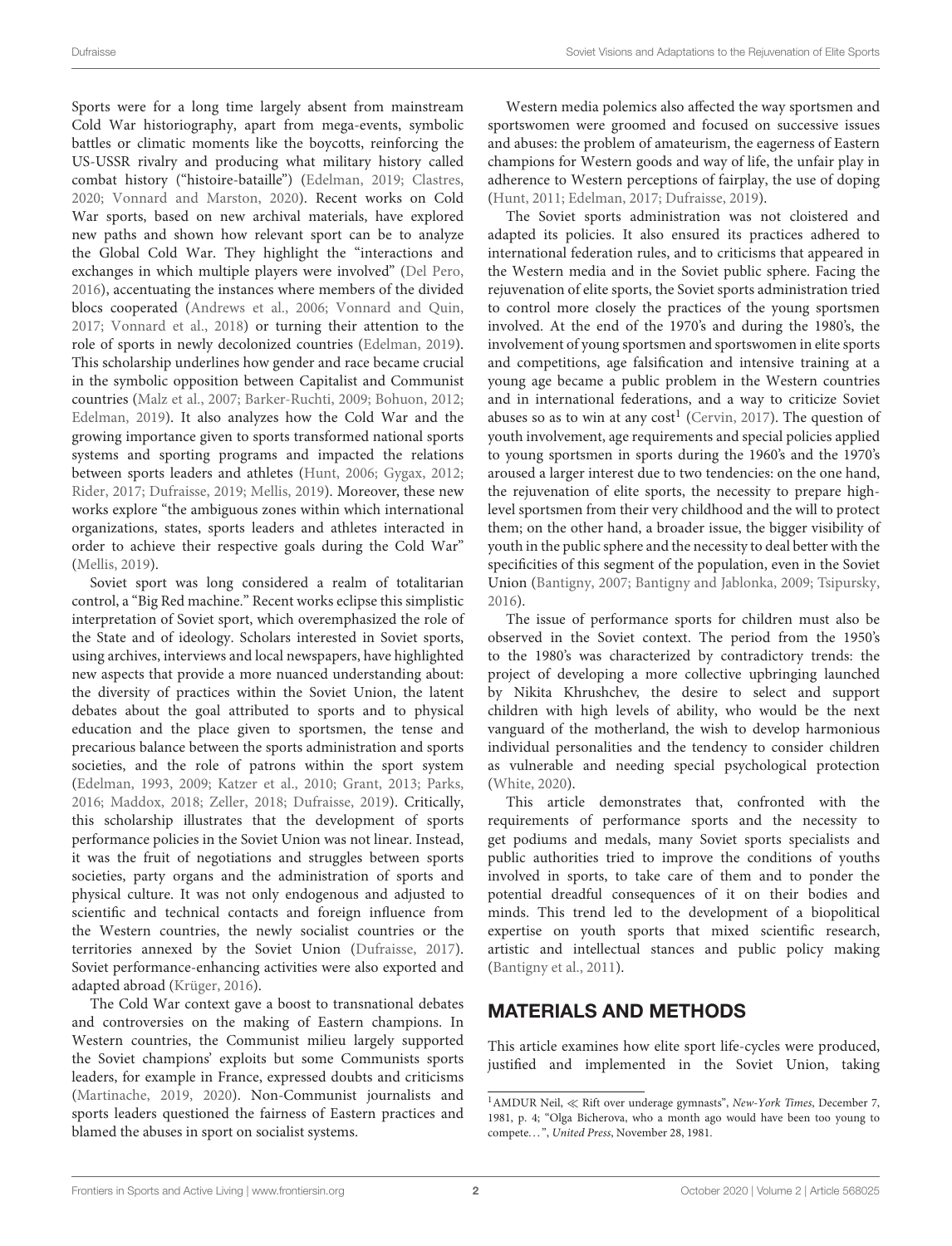into account how global public opinion and discussions in international instances may have influenced internal decisions.

Age can be a medium for categorizing, for governing populations and for organizing the stages of the existence [\(Mauger, 2010;](#page-13-11) [Bozon and Rennes, 2015;](#page-12-23) [Rennes, 2019\)](#page-13-12). In sports, the effects of the life-cycle and age are determining factors. Age is used to divide official categories; age-based requirements could be implemented to enter training programs or professional careers. Socially, life-cycles shaped one's experience of physical exercise [\(MacRae, 2016\)](#page-12-24). In sports, age and life cycle concentrate the attention of many agents: national and international rulers and leaders, journalists, physicians, trainers, sponsors, scholars. These protagonists may have contradictory views and opinions on the "age-based" discrimination, on the effects on physical activities on young bodies or on sportsmen's and sportswomen's life-cycles. Contrary to the image that was later developed, the manipulation of Eastern sportswomen's birth date, or that international criticism highlighted, Soviet scientists, physicians and artists worked on the issue of child abuse in sports. Moreover, sports authorities implemented special policies to deal with the rejuvenation of elite sports and increased attention on children's rights. This article draws out discussions and debates that led to regulation of youth elite sports and overcame the common "blame" of the Eastern abuses in elite sport.

To do so, this article follows Antoine de Baecque's proposition of a "non-quantitative serial history" [\(de Baecque, 1993\)](#page-12-25) and gathers texts that can be read with images and administrative documents that pertain to a common issue. The sources used for this analysis – archives, films, scientific publications – were produced by Soviet institutions from the late 1950's to the 1980's, specifically discussed youth elite sports, and contributed to producing a panoramic vision on how youth elite sports were perceived. The sources examine how a biopolitical expertise on the relations between age and performance was developed in the USSR and illustrate that political demand and funding given to applied research helped to build elite sports and elite youth sports programs.

Three kinds of materials are used to draw out scientific perceptions and prescriptions. Articles from the journal Problemy ûnošeskogo sporta (1958–1962), Teoriâ i Praktika Fizičeskoj Kultury and conference proceedings on children, sports and physical activities gathered work from specialists of physical activities, sports and children and assembled the Soviet scientific community dealing with child sports. To obtain a more administrative vision on the way child sports were regulated and defined, this article draws on documents from the secretariat of the Sports Soviet administrations, which implemented sports policies and administered sports (Pansoviet Physical Culture and Sports Committee, Central Union of Sports associations and organizations). These documents permit an understanding of how scientific works weighed on political decisions. Also consulted are materials from the Department of Sports and Mass defense works from the Komsomol (Communist Youth organizations). The Komsomol was in charge of the organization of political education in elite sports and tried to diffuse Communist morals to young sportsmen and sportswomen. It also developed a Youth Mass sports program. The Komsomol was quite critical of the elite-oriented approach to Soviet sports and heartily wished to promote a mass sports program. Archival materials were drawn from the Russian State national archives (GARF, Gosudarstvennyj arhiv Rossijskoj Federacii) and from the Russian State Archive of Socio-Political History (RGASPI, Rossijskij gosudarstvennyj arhiv social'no-političeskoj istorii).

Combining these three institutional views on child elite sport illustrates the circulation of ideas on sports public policies from the academic world to the political milieu. But scholars and political representatives were not the only ones to talk about child elite sports. Soviet directors made documentary and fictional films on children's involvement into sports. Until the late 1960's, youths were not the central heroes of films dealing with elite sports. Presenting younger sports heroes was evidently an adaptation to the growing production of a Soviet mass culture and to the rejuvenation of the public. Juxtaposing the narratives of eight Soviet films – documentary and fictional –released between 1968 and 1988, this article intends to illustrate the evolution and the plurality of discourses on child and youth performances. Importantly, these films are used as historical material and not as a pure representation of reality. Conscious that a plurality of agents and social interests are involved in making films, these films illustrate how cinema can give a "form to history" and "make it visible" [\(de Baecque, 2007\)](#page-12-26). The depreciative visions of child elite sports appeared in the Soviet Union before criticism on child elite sports and Eastern abuses appeared on the international sports scene. Thus, these films are used as traces and examples of discordant discourses on child elite sports.

This article is also inspired by works that examine Soviet policies in a transnational configuration [\(David-Fox, 2011\)](#page-12-27), such as childhood questions [\(Denéchère and Droux, 2015;](#page-12-28) Niget and Denéchère, [2015\)](#page-13-13). The defense of children's rights was the subject of transnational mobilizations. That's why French and American newspaper extracts are used to point out how these issues were addressed in world-ranging newspapers, as well as in polemical books and in journals specialized in sports and physical activities. In doing so, the international polemic about Soviet child abuse is cast within the national and international context of their breaking.

This article is divided into four main sections. The first section analyzes how youth sports were organized and administered in the Soviet Union. The second section focuses on the emergence of a biopolitical expertise on child elite sports in the Soviet Union. These two sections highlight how children and teenagers' involvement in sports was presented, then accepted, discussed or contested in the administrative organs and the academic milieu. The third section studies eight Soviet films. If some documentary films present Soviet child involvement in elite sports as a necessary step of the 'coubertinian pyramid' (the mass leads to the elite), others could expose a dissonant vision of child elite sports. The fourth section analyzes how Soviet youth involvement in sports, particularly in gymnastics, became a symbol of the derives of the Socialist countries' management of childhood, while international organizations, journalists and specialists of physical activities began to care more about the situation of young sports prodigies.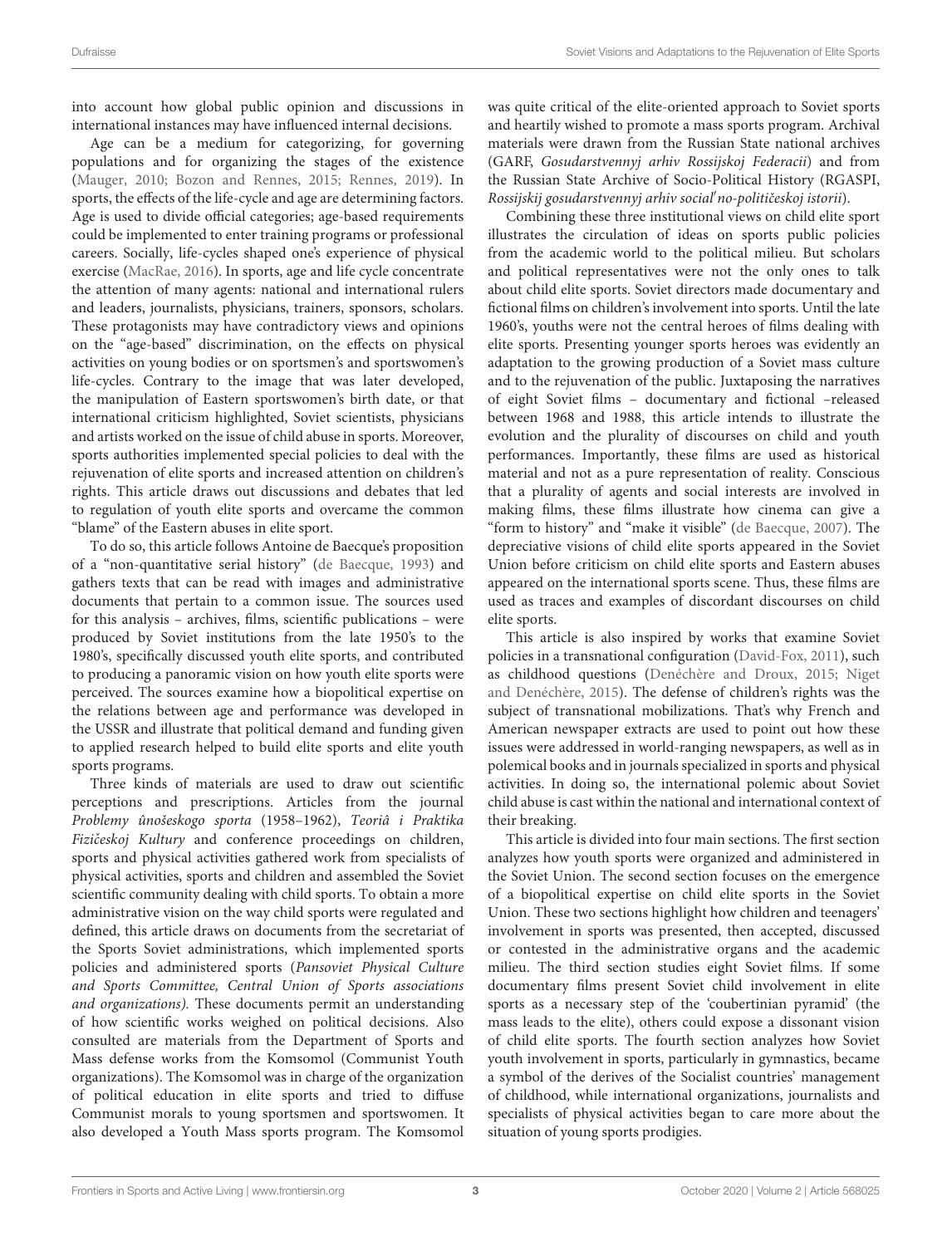The transliteration ISO 9:1995 was used to romanize the Russian language from the Cyrillic script into the Latin script.

### RESULTS

#### Structuring Child Elite Sports: Soviet Responses

Since 1934, the All-Union Physical Culture and Sport Committee instituted the "Be ready for Labor and Defense" (Bud' Gotov k trudu I oboron'e) program to promote sport for schoolchildren. This sports program aimed at forming the basis of a movement for national fitness and at improving the physical abilities of youths. The main goal of the BGTO program was clearly to spread the practice of sports and to popularize it. Child competition was not the main issue (Riordan, 1977). Soviet material proved that the question of elite youth sport was on the sports administration's political agenda since the late 1950's. The transformation that happened in the realm of sports has to be analyzed alongside the broader evolution of the conception of, and the attention to, childhood in the postwar Soviet Union. This section will examine the responses of Soviet institutions (the Sports Committee, the Sports science scholars) and the way they contributed to shaping new regulations.

#### The Rejuvenation of the Sportsmen Involved in Elite **Sports**

In 1960, the Bulgarian scholar Dimitr Mičev published an article in the Soviet sports science journal Teoriâ i Praktika Fizičeskoj Kultury in which he analyzed the age of 8,867 sportsmen and 1,426 sportswomen who took part in the Olympic Games from 1896 to 1960. The data he collected showed that very few young sportsmen competed in the Games until 1960: only 3 13-yearold and 5 14-year-old boys (in swimming, sailing, water polo and rowing) (Mičev, 1960). From 1960, the situation clearly started evolving in the Soviet Olympic team, as in others. Russian sociologist Oleg Milštejn compiled the composition of the Soviet teams and demonstrated that athletes were increasingly younger: in Helsinki in 1952, the average age of Soviet Olympians was 32 years old. At Montreal in 1976, it was [2](#page-4-0)3 years old<sup>2</sup>. Nevertheless, the age of the athletes varied from discipline to discipline. The Komsomol archives held statistics from all the Soviet selections preparing for the 1968 Mexico Games. That year, the average age of the track and field team was 27.1 with only two members under 21. The average age of the boxing team was 25,7, the wrestling team 27.

The rejuvenation was particularly visible in disciplines like women's gymnastics or swimming. At the Mexico Games, 22.7% of the Soviet swimming team was under  $16<sup>3</sup>$  $16<sup>3</sup>$  $16<sup>3</sup>$ . During this competition, the average age of women's gymnasts was 19 years and 10 months (for the Soviet team, 19 years  $old<sup>4</sup>$  $old<sup>4</sup>$  $old<sup>4</sup>$ ). Georgia Cervin had noted that this trend toward youth began counter-intuitively in Western countries and especially in the United States of America. If the average age of the US and the USSR teams was almost 28 in 1952, in 1956, the American age fell under 20 and reached 17.5 in 1976. Many US Olympic gymnasts were aged 15 that year. By comparison, the average age of the USSR women's gymnastics team was 24.5 in 1960 and fell to under 20 only in 1976. Only one gymnast was younger than 15 in Olympic Competitions between 1960 and 1976: Maria Filatova [\(Cervin, 2015\)](#page-12-29).

The championships were the tip of the iceberg. To perform at the highest level during their twenties, one had to be trained more intensively and for a long time. Consequently, sports careers began earlier. Sports administrators tried to bridge the gap between youth and elite and to institutionalize programs to identify and to develop incoming champions [\(Papin, 2007;](#page-13-15) [Tallec-Marston, 2012\)](#page-13-16). In the Soviet Union, a wide network of sports schools for youth was developed. Sports schools were authorized in December 1933, first run by sports societies like Dinamo. On September 28, 1945, the Council of People's Commissaries (the equivalent of the Council of Ministries) issued a decree which officialized the creation of 80 sports schools for youths (males and females aged 17–23 who could attest to a good level of practice). Two years later, according to the report, they had  $13,222$  members<sup>[5](#page-4-3)</sup>. But the schools were not sufficient to improve athletes' results and their role was quite blurred: did they exist to extend the participation or to prepare the new sports avant-garde? In 1949, the Council of Ministries approved the creation of another structure: the high-performance sports school (Škola vyšego sportivnogo masterstva), where sportsmen were trained more intensively under the control of scholars and physicians<sup>[6](#page-4-4)</sup>. These types of structures were not originally set up to welcome children and teenagers. But in practice, they involved ever-younger athletes<sup>[7](#page-4-5)</sup>.

To face the increased competition in world championships, as well as within domestic competitions, some republican or city sports committees developed during the 1960's sports boarding schools where children and teenagers engaged in highperformance sports while simultaneously receiving an education. The first sports boarding school opened in 1961 in Tashkent<sup>[8](#page-4-6)</sup>. Others followed in Kiev in 1966. The Moscow Sports City Committee took part in the creation of a boarding school<sup>[9](#page-4-7)</sup>. The Ministry of Education, together with the union of sports associations and organizations of the Azerbaijan SSR, opened a national sports boarding school for children from 6 to 16, gathering 690 pupils. The 'škola-internat' prepared them for three sports: track and field, gymnastics and football. Teachers from the boarding school were sent across the republic to scout and recruit for skilled children. Gathering young athletes in the same boarding school permitted the harmonization of living

<span id="page-4-0"></span><sup>&</sup>lt;sup>2</sup>MILŠTEJN Oleg Aleksandrovič, KULENKOVIC Konstantin Antonovič, Sovetskij Olimpiec, op. cit., p. 26.

<span id="page-4-1"></span> $3$ Rossijskij gosudarstvennyj arhiv social $n$ o-političeskoj istorii (RGASPI), f (m)1, o. 38, d. 206, p. 17-87.

<span id="page-4-2"></span><sup>4</sup>RGASPI, f (m)1, o. 38, d. 206, p. 17.

<span id="page-4-4"></span><span id="page-4-3"></span><sup>5</sup>Gosudarstvennyj arhiv Rossijskoj Federacii, (GARF), f. R7576, inv. 1, d. 578, l. 117. <sup>6</sup>GARF, f. R7576, inv. 1, d. 760, l. 71.

<span id="page-4-5"></span><sup>7</sup>RGASPI, f. m1, inv. 47, d. 392, l. 42-43.

<span id="page-4-7"></span><span id="page-4-6"></span><sup>8</sup>BATYROV X. A., Razvitie ûnošeskogo sporta v SSSR, 1946-1970 [dissertation thesis], Moscou, State Central Physical Culture Institute, P. 8. <sup>9</sup>GARF, f. R9570, inv. 1, d. 94, l. 55.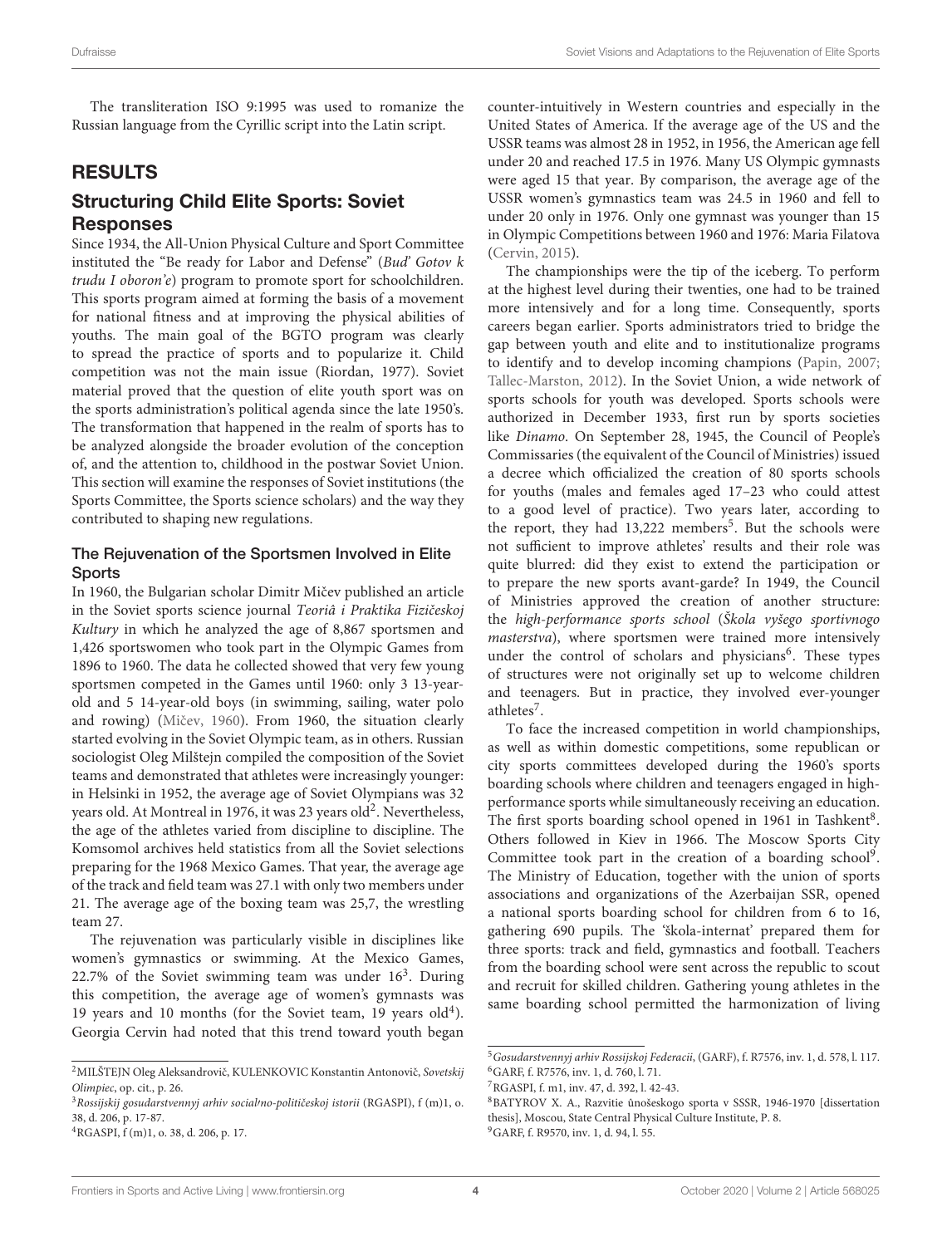conditions, medical control and training processes $10$ . These institutional changes were testimonies of the transformation of high-performance sport and of the necessity to adapt to the extension of the sports career. The Ministry of Education and the Committee of Physical Culture and Sport decided to generalize the schools and to organize a countrywide network in  $1970^{11}$  $1970^{11}$  $1970^{11}$ . By 1976, 25 of them were recorded within the USSR [\(Dunstan, 1978\)](#page-12-30). The development of sports boarding schools was also the consequence of education reforms. First, Nikita Khrushchev launched in 1957 the promotion of state boarding schools [\(Coumel, 2014;](#page-12-31) [White, 2020\)](#page-13-10), Khrushchev wanted to impose a collectivist and meritocratic ideal of state upbringing, aimed at proposing an academic and polytechnical education based on a collective everyday life, and to level living conditions. In the case of the Azeri boarding school, among the 690 pupils, 140 were from rural villages. Secondly, Khrushchev also supported the development of specialized schools for children showing high levels of ability in foreign languages, mathematics, art and music [\(Dunstan, 1978;](#page-12-30) [Coumel,](#page-12-31) [2014;](#page-12-31) [White, 2020\)](#page-13-10). In 1978, 29 sports boarding schools gathered  $14,246$  students<sup>11</sup>.

#### Preserving Children's Virtue Against the Corruptive Power of Money

In the aftermath of the Second World War, the Council of the People's Commissaries, then the Council of Ministries of the Soviet Union, reorganized the way elite sportsmen and sportswomen were remunerated. A unique compensation system was set up between 1945 and 1947. This system aimed to rule a sporting world characterized by a lack of organization by inflating remuneration and a physical culture administration with little influence over powerful sports societies. Stipends, awarded by the Supreme Council of Physical Culture and volunteer sports societies, were distributed from 1947. Directives set the numbers of stipends and leveled revenues among athletes from various disciplines. This was implemented to tackle excessive remuneration. A table of bonuses was established to normalize and to limit the amount of money given to victorious athletes and to control the frequency at which they were given [\(Dufraisse,](#page-12-32) [2016\)](#page-12-32). A few years later, reports from the Minister of State control attested to a wide range of irregularities<sup>[12](#page-5-2)</sup>. New categories of problems also emerged. The growing internationalization of Soviet selections and the development and the diffusion of performance sports within the Soviet Union modified the shape of the Soviet sports elite. In 1955, the head of the Sports Committee, Nikolaj Romanov, sent a letter to the Council of Ministers where he explained that many youngsters 17–19 were now involved in performance sports and could receive a financial help to improve their living conditions<sup>[13](#page-5-3)</sup>. In 1956, the deputy director of the defense and sports committee from the Moscow Komsomol sent to the Komsomol Central Committee a report enumerating misdemeanors in sports societies (Burevestnik, Torpedo...). He indicated that volunteer sports societies were remunerating child athletes, giving them 600–800 rubles a month. The document cited the case of 10th grader (16–17 years old) V. Polevoj, who was hired as a sport "instructor" in a local Dinamo organization (a hidden way to employ and remunerate sportsmen). His family was well off. But Polevoj didn't do well at school and was very undisciplined, according to the report. He finished 10th grade with difficulties. He misbehaved during a training course, from which he was excluded. After parent pressures and excuses to the collective, Polevoj was able to reintegrate into the training courses. The author concluded:

"In most cases, the stipend appointment is justified by sports results. But the family situation and its wealth are not taken into account. The behavior of the head of the family doesn't permit them [the children] to be brought up properly. It is even the opposite: it often spoils them as it was the case with Polevoj and Solovieva. Recently, Solovieva became snobby and undisciplined as she was feeling like a "star" [. . . ] The Defense and the Sports Committee from the Moscow Committee of the Komsomol requests you [the Central Committee of the Komsomol] to clean up the way stipends are appointed to children athletes<sup>[14](#page-5-4)</sup>."

On July 24, 1957, a decree from the Council of Ministers reorganized the system of 600–800 ruble stipends and authorized child remuneration for promising sportsmen or women. Nevertheless, the awarding of stipends to junior athletes was dependent on the material situation of their families. It also determined specific rights, like annual holidays, access to special clinic hospitals, as well as duties: virtuous behavior during training sessions, investment in academic works and ideological programs, individuals training plans. . . [15](#page-5-5) On March 25, 1959, the Council of Ministries of the Soviet Union adapted the table of bonuses to the transformations that had occurred in elite sports since 1945. It limited the rewards that could be given to youths in local competitions to between 300 and 500 rubles. A junior USSR record setter would receive a 30-ruble gift<sup>[16](#page-5-6)</sup>. This rule lasted for 20 years, a reform designed to curb the increase of rewards, but one that also had a moral issue. In 1958, just after the FIFA World Cup in Sweden, the Strel'tsov scandal received much media attention. The fall of this popular football player gave journalists the occasion to criticize the poor education of elite athletes and the advantageous conditions youngsters could get from victories. The campaign provided the occasion to denounce honorary titles, rewards and the huge amount of money sportsmen could receive at a young age [\(Dufraisse, 2019\)](#page-12-9). These reforms illustrated how the Soviet Sport Central Administration had regulated economic issues in sports and had tried to adapt the rewarding systems to practices that were occurring. Rewards were created for some youths to authorize practices that existed but their amounts were limited. Their attributions were controlled by commissions. One year later, a report to the Central Committee of the Komsomol, written after the 1960 Rome Olympic Games, complained about

<span id="page-5-0"></span><sup>10</sup>GARF, f. R9570, inv. 1, d. 269, l. 27-30.

<span id="page-5-1"></span><sup>11</sup>GARF, f. R7576, inv. 31, d. 747, l. 152.

<span id="page-5-2"></span><sup>12</sup>GARF, f. R7576, inv. 29, d. 175, l. 117.

<span id="page-5-3"></span><sup>13</sup>GARF, f. R7576, inv. 29, d. 175, l. 3.

<span id="page-5-4"></span><sup>14</sup>GARF, f. R7576, inv. 29, d. 176, l. 14-15.

<span id="page-5-5"></span><sup>15</sup>GARF, f. R7576, inv. 29, d. 182, l. 117-120.

<span id="page-5-6"></span><sup>&</sup>lt;sup>16</sup> Rossijskij gosudarstvennyj arhiv novejšej istorii, (RGANI), f. 5, inv. 76, d. 209, l. 8; GARF, f. R9570, inv. 1, d. 14, l. 64.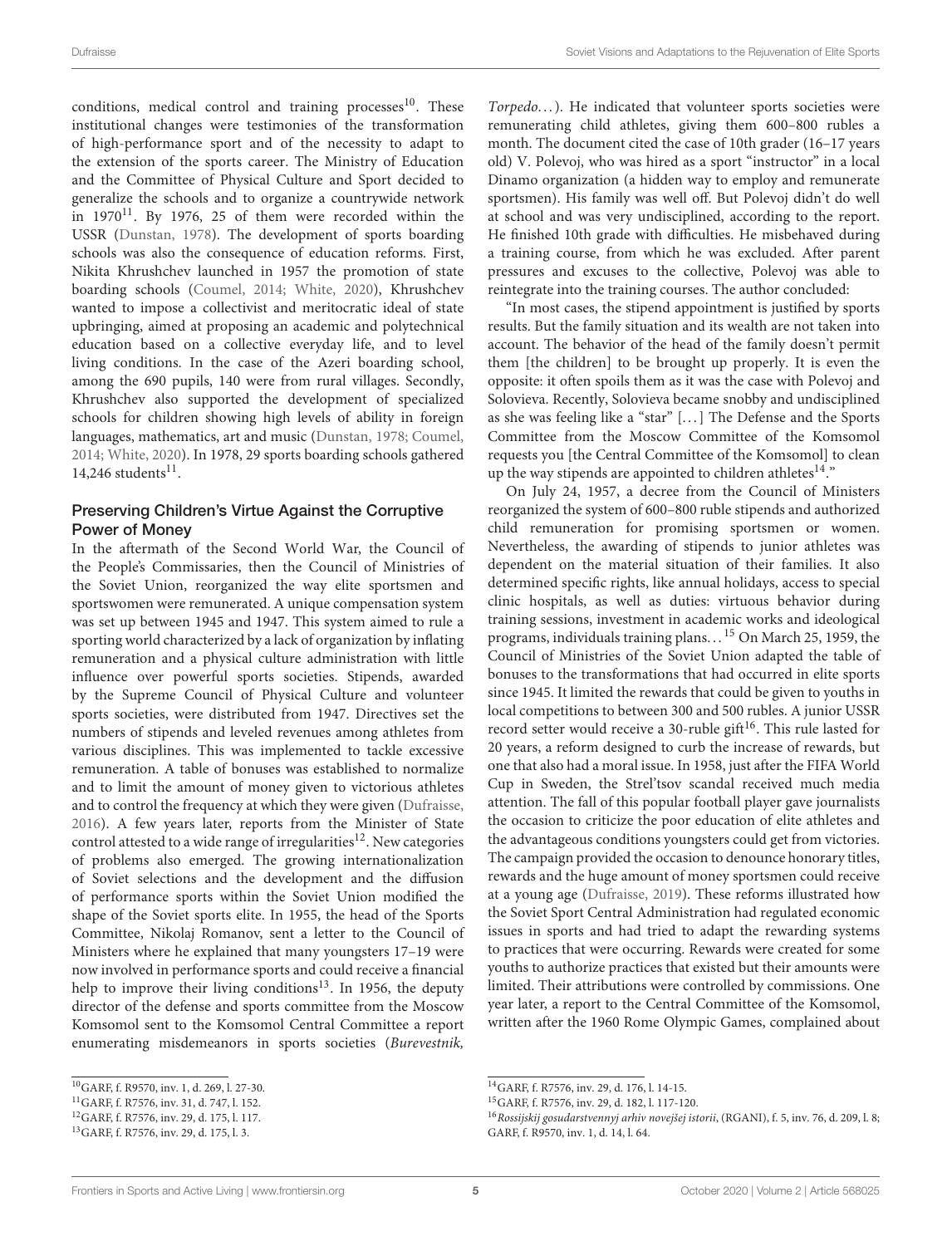the negative effects of rewarding youths with stipends and attested that the practice of illegal remuneration still existed $^{17}$  $^{17}$  $^{17}$ .

Discussions and proposals to rule youngsters' remuneration attest to their practice in the Soviet Union. But they also prove that the sports administration tried to shield young sportsmen and sportswomen from the ideological vision of the pervasive corruptive power of early remuneration by trying to regulate it. The possibility of youth remuneration might only be justified when it fitted with the Soviet meritocratic and moral ideology. In parallel, scholars also developed knowledge on child sports. Academics began to investigate the process of early specialization, its consequences and the way it could be adapted to fit the characteristics of children.

#### Developing a Scientific Knowledge on Child Sports

At the end of the First World War, the first institutes of physical education were established in Moscow and Petrograd. The Moscow Institute (GCOLIFK) and the Lesgaft Institute in Petrograd were given a higher school status. At first, they were mostly oriented toward pedagogical and military instruction and workers' physical education. In 1946, chairs for each sport were created and gathered highly skilled and specialized trainers and scientists. University courses for specialized coaches were opened. Another center contributed to developing research in sports science: the All-Union Scientific Institute of Physical Culture (Central'nyi naučnyj-issledovateľskij institut fizičeskoj kul'tury, after 1966, the Vsesoûznyj naučnyjissledovateľskij institut fizičeskoj kuľtury, VNIIFK). Knowledge about theories and methodologies of training about science sports (biochemistry, biomechanics, physiology...) increased (Riordan, 1977). Soviet participation in international top-level sport stimulated the development of applied sports sciences. The dispersion of sports specialists from Moscow and Leningrad in republican institutes of physical culture across the USSR helped to educate and to train a new generation of sports specialists. Communities of sports science specialists emerged in the Soviet Union and adopted common scientific practices (organization of all-USSR meetings, publication of autonomous academic journals...) [\(Ryba and Stambulova, 2018\)](#page-13-17).

Among them, scholars focused their investigations on the influence and consequences of intensive sports practice on athletes from different generations. In their studies, some of them – physicians, pedagogues or biologists – focused on youth sports. The physician R. È. Motilânskaâ published in 1950 and in 1956 Sport I Vozrast. She justified her investigations by explaining that younger and older people were involved in sports in the Soviet Union and that physicians could help optimize training and adapt them to age characteristics. Physical training had to be improved to fit with the specificities of each generation. To write her book, she gathered anthropometrical data from 960 boys and 450 girls aged 15–20. She pointed out the consequences of sports practices on the functioning of the body. She also insisted that these observations could help create new guidelines to improve early intensive training [\(Motylânskaâ, 1956\)](#page-13-18). Alongside S. S. Grošenkov, she led research on the consequences of youngsters' intensive practices. They progressively extended their investigations to younger children and early specialization. They launched a survey to analyze child involvement in competitive sports (gymnastics, track and field, collective sports, skiing, iceskating and boxing) in four Moscow schools (22, 325, 407 et 545) between 1954 and 1956.

Observing physical culture sections in those schools, scholars wanted to determine the best ways to initiate young Soviets to tactics and sports activities and the conditions to implement early specialization. In the first issue of the academic journal Problemy ûnošeskogo sporta published in 1958, they gathered the results of their first inquiries<sup>[18](#page-6-1)</sup>. In this issue, no articles dealt precisely with early specialization. Instead, they discussed a huge spectrum of child sports and physical activities: physical education at school (three articles), training methods and teaching tactics in a variety of disciplines (thirteen articles), Bud' Gotov k Trudu I oboron'e diploma (two articles), medical control (two articles), physiology (three articles). One could remark that those inquiries studied younger people and began to analyze how it was possible to teach tactics and techniques to 10- or 11-year-old Soviets.

Two more issues were published in 1961 and 1962 that reflected changed attitudes in a short span of time. The introduction of the 1961 issue proposed huge perspectives. Physical education and sports were a way to improve individuality and bodies, to make them more harmonious and effective, to prepare them to work and to defend the motherland. V. È. Nagornaâ, the issue's editor, used common fizkultura mottos. The content differed from the 1958 issue and perspectives set in the introduction [and was instead focused on XX?]. The journal evoked physical education in four articles, training methods in 13 articles (in which two studied early specialization). Five articles were about medical control (one of them about sports boarding school) and seven about physiology. The question of the organization of early training was raised in two disciplines: Nordic Combined and gymnastics. The consequences of teenagers' intensive training were observed in weightlifting.

These articles justified the necessity to develop medical control and to make physicians take part in the planification of athletes' preparation<sup>[19](#page-6-2)</sup>. Sports physicians could help trainers adjust training intensity when working with children or teenagers. R. È Motylânskaâ insisted on the necessity to combine a double gaze and a double expertise to improve sportsmen's performance<sup>[20](#page-6-3)</sup>. Physicians were necessary to set training intensity, to protect children and teenagers' bodies and to enable them to reach higher performance levels. In a few words, R. È Motylânskaâ noted that intensive training could be harmful.

The 1962 issue also gave an example of how medical control and sports observation were used to determine what kinds of practices were possible. With regard to weightlifting, one article proposed to determine how this activity could

<span id="page-6-0"></span><sup>&</sup>lt;sup>17</sup> Rossijskij gosudarstvennyj arhiv social<sup>'</sup> no-političeskoj istorii, fM. 1, inv. 47, d. 67, l. 17.

<span id="page-6-1"></span><sup>18</sup>Problemy ûnošeskogo sporta, 1, 1958, p. 3.

<span id="page-6-2"></span><sup>19</sup>Problemy ûnošeskogo sporta, 2, 1961, p. 231.

<span id="page-6-3"></span><sup>20</sup>Problemy ûnošeskogo sporta, 2, 1961, p. 156.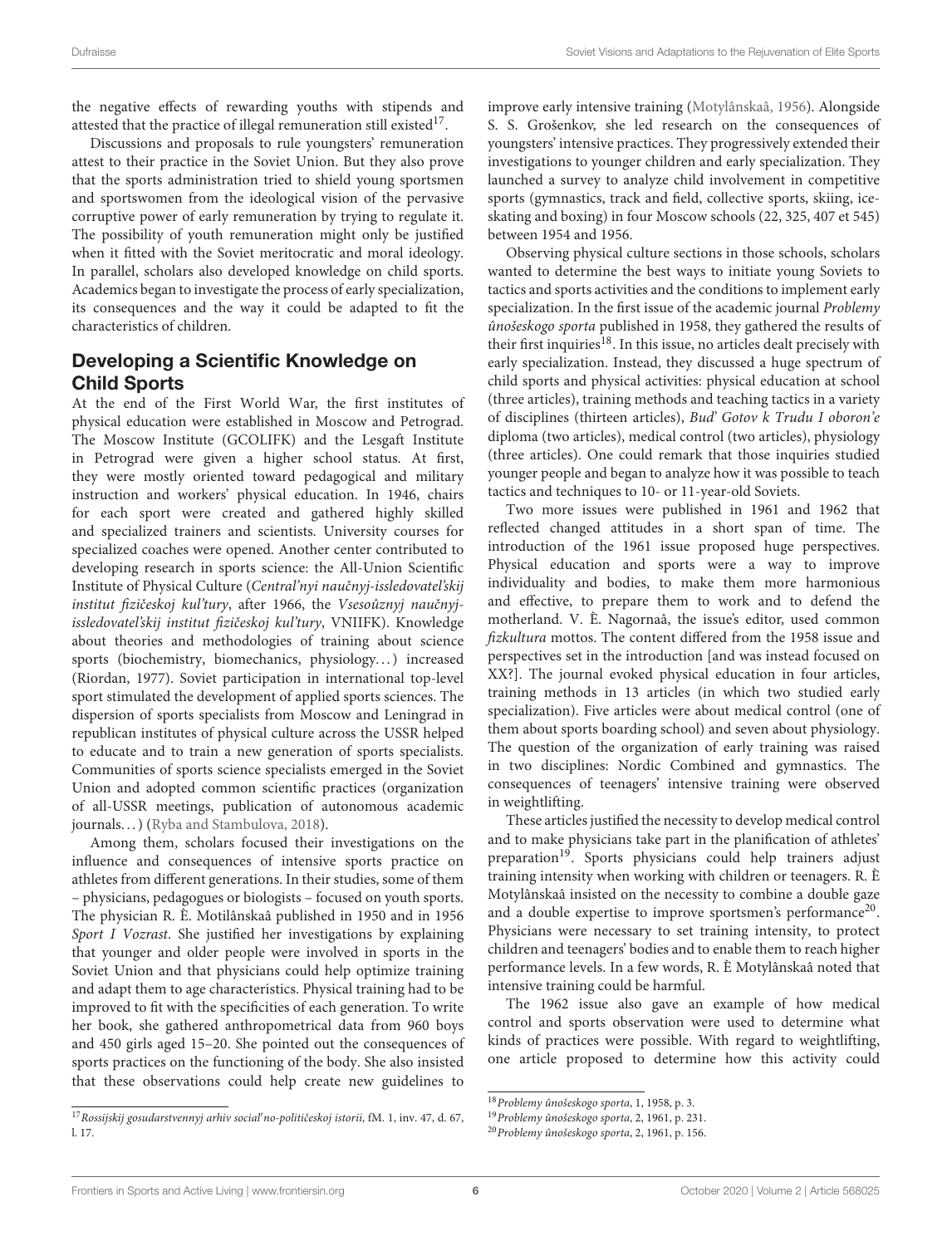be practiced by youngsters. Some physicians wanted to forbid it under age 17. A group of physicians from the Moscow Physical Culture Institute observed young weightlifters concluded that intensive training could be authorized after 15–16 years old. Nevertheless, they considered that it was possible only if sportsmen were practicing other physical activities (skiing, gymnastics) and closely supervised by trainers and physicians<sup>[21](#page-7-0)</sup>.

The different works gathered in these two issues testified the evolution of sports research dealing with children and teenagers sports. Physiological and medical works gained in importance, as did tactical and training methodological processes. The age limit on intensive practice was discussed. Trials and observations were realized in child or youngsters training groups. In practice, this process permitted to legitimize child involvement in early specialization. In parallel, young sportsmen had to be protected. Interventions were necessary to protect them from traumas and disharmonious development. In doing so, Soviet physicians and specialists of training methods justified their specific intervention to fit with what Baptiste Viaud and Bruno Papin called the "double paradox of the body": the necessity to increase its profitability and to protect it so as not to interrupt its productivity [\(Viaud and Papin,](#page-13-19) [2012\)](#page-13-19).

The development of specific research on youth sports contributed to the institutionalization of a subfield in Soviet sports sciences and to the legitimization of adolescent involvement in elite sports. Conferences about the problems of youth sport were regularly held since 1964. A chair on theory and methodology on sport for children was created at the Moscow Institute in 1966 [\(Timakova, 2018\)](#page-13-20). Research was launched not only in the central institutes. In the Tbilissi Institute of Physical Culture, scholars studied football for children and youngsters and developed joint research programs with scholars from the department of applied mathematics and cybernetics. In the Institute of Physical Culture of the Armenian SSR, scholars developed investigations about youths' visual and vestibular systems and pedagogical experiences<sup>[22](#page-7-1)</sup>. In these studies, the age of the athletes observed by scholars was ever younger. In the introduction of the third scientific conference on the problems of child and youth sport held in 1973, Vladimir Pavlovič Filin, professor at the Moscow Sports Institute, summed up the development of the scientific field. Between 1954 and 1961, 260 PhDs were defended in sports sciences. Seventeen percent of them were on child sports and physical activities. Between 1962 and 1969, 495 PhDs were defended, in which 20% were on child sports $^{23}$  $^{23}$  $^{23}$ . Among the new topics that emerged in the 1960's, one of them was the direct result of a political demand: the early sorting of promising and talented sportsmen.

Tat'âna Timakova, in a book she published about selection in sports in 2018, recalled the major stages of research on early selection in Soviet sport. She pointed out the role of the applied research organized by V. P. Filin, S. S. Grošenkov and R. È Motylânskaâ, both in the GCOLIFK (State Central Order of Lenin Institute of Physical Education) and in the VNIIFK (All-Union scientific institute of physical culture). As noted, V. P. Filin and R. È. Motylânskaâ developed studies at the end of the 1950's to analyze the physiological effects of intensive training at various stages of life. They had also collected anthropometric data on youngsters involved in performance sports. V. P. Filin recalled that in 1963 the "Goskomsport" [the Central Union of Sports Associations and Organizations] asked the VNIIFK to develop research on selection in sports. This demand shows how it is necessary in the study of Soviet sports policies to not separate sports from other policies and other spheres of state intervention. This trend was visible in domains in which the Soviet motherland wanted to show its primacy (arts, music, mathematics) and needed high-skilled representants.

Since the mid-1950's, a network of specialist schools, "paths to excellence," existed. To gain entry, a child had to prove his or her high level of ability [\(Dunstan, 1978\)](#page-12-30). This was accelerated after the Tokyo Olympic Games, where the Soviet sportsmen faced growing competition<sup>[24](#page-7-3)</sup>. By asking for this applied research, the Central Sports Administration wanted to rationalize and to optimize the selection process in sports and to give impetus to research dealing with this question. Consequently, in the VNIIFK, in the theory and methodology of child sports department, a special laboratory on sports selection was created, led by S. S. Grošenkov. The selection process was based first on physical and anthropometrical criteria, collected from contemporary champions and medalists. The selection process at a given child's age began to include psychological data and to analyze it by using statistics and computing [\(Timakova,](#page-13-20) [2018\)](#page-13-20). By crossing physical, biomechanical and psychological information, scholars established the main characteristics needed in each discipline and fixed the selection on specific criteria.

The norms they established were then implemented and diffused in sports schools for the youth (DÛSŠ). A methodological letter was prepared and approved by the presidium of the All-Union Council of Sports Associations and Organizations in October 1965. The existence of these instructions shows two elements. First, the DÛSŠs, which tended at first to promote the practice of sports for youngsters, were included in the process of the making of the sports elite. Many reports in the Komsomol archives or the Committee archives complained about the difficulties faced by the DÛSŠs, their paucity and their inefficiencies $25$ . This methodological letter aimed at reorganizing sports schools and at professionalizing their activities by setting up official guidelines based on a scientific approach. Secondly, the norms promoted the DÛSŠs as a key moment to select which child or teenager could be considered as promising and gave them a formative role. The norms also tried to regulate when a sports career could begin by determining the age limit to enter a DÛSŠ. The age to be

<span id="page-7-0"></span><sup>21</sup>Problemy ûnošeskogo sporta, 3, 1962 p. 222-223.

<span id="page-7-1"></span><sup>22</sup>Sbornik dokladov na 2oj Vsesoûznoj Konferencii po problemam ûnošeskogo sporta, Metodičeskij kabinet GCOLIFK, 1974, p. 9-10.

<span id="page-7-2"></span><sup>&</sup>lt;sup>23</sup>Tezisi dokladov 30j vsesoûnoj naûčnoj konferencii po problemam ûnošeskogo sporta, Moscou, 1973, p. 3.

<span id="page-7-3"></span><sup>24</sup>GARF, f. 9570, o. 1, d. 281, l. 68.

<span id="page-7-4"></span><sup>25</sup>RGASPI, f. m1, inv. 47, d. 392, l. 42-43; GARF, f. R9570, inv. 1, d. 270, l. 52.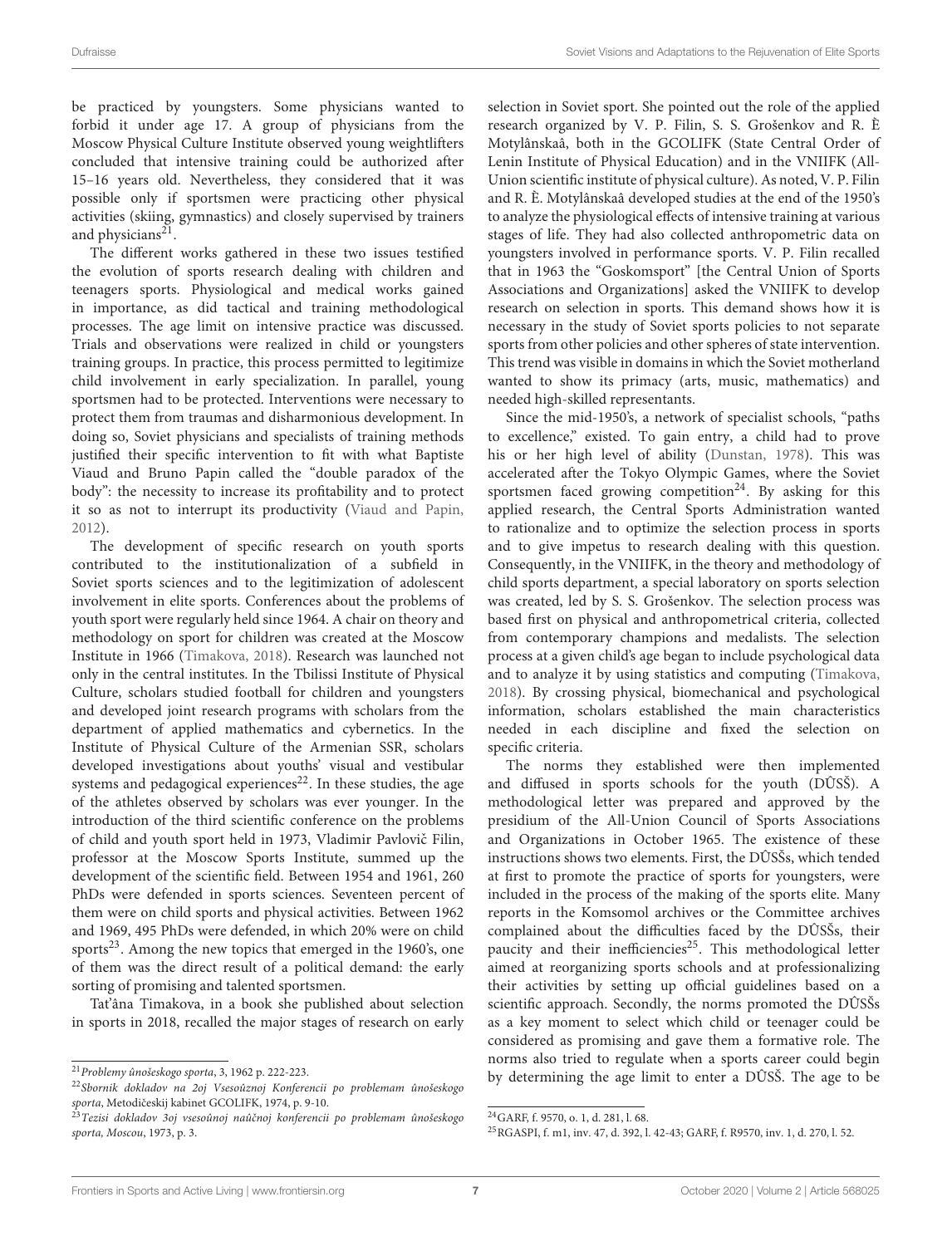<span id="page-8-0"></span>

|                    | <b>TABLE 1</b>   Minimum age to be admitted in a sports school (GARF, f. 9570, inv. 1, |
|--------------------|----------------------------------------------------------------------------------------|
| d. 281, I. 76-77). |                                                                                        |

| Alpine skiing        | 9                   |
|----------------------|---------------------|
| Artistic ice-skating | 8                   |
| Chess                | 10                  |
| Football             | 11                  |
| Gymnastics           | Girls, 11; boys, 12 |
| Rowing               | 13                  |
| Shooting             | 14                  |
| Table tennis         | 9                   |
| Track and field      | 12                  |
| Volley-ball          | 11                  |
| Water-polo           | 13                  |
|                      |                     |

<span id="page-8-2"></span>TABLE 2 | Examples of anthropometrical characteristics in three disciplines for a 11-year-old girl (GARF, f. 9570, inv. 1, d. 281, l. 100–109).

|                                           | Gymnastics      | Swimming        | <b>Basket-ball</b> |
|-------------------------------------------|-----------------|-----------------|--------------------|
| Height<br>(average/standard<br>deviation) | 138.962 (6,642) | 143.620 (8,520) | 149.258 (8,172)    |
| Weight                                    | 31.524 (4,828)  | 35.968 (6,744)  | 40.774 (7,962)     |
| Breast girth                              | 65.696 (4,524)  | 68.642 (6,414)  | 72.532 (5,120)     |
| Shoulder diameter                         | 34.664 (10,591) | 31.420 (3,554)  | 33.760 (3,830)     |
| Spirometry                                | 1,844.5 (636)   | 2,037.3 (491.2) | 2,399.5 (615.5)    |
| Back strength                             | 52.844 (17,160) | 46.450 (21,490) | 43.240 (15,230)    |
| Strength of the right<br>hand             | 18.724 (6,968)  | 18.320 (6)      | 18.916 (4,492)     |

NB, Units of measurement are unspecified in the original documents.

admitted to a sports school varied from discipline to discipline. In swimming, the age limit was set at 7; in boxing, 14; in tennis, 9; in weightlifting, 15 (**[Table 1](#page-8-0)**).

The entry selection process was divided into two steps: first, general physical activities permitted local coaches to spot children with physical abilities according to the grid prepared by physicians and scholars; secondly, children had to realize specific exercises, which permitted to sort them out between the different disciplines. The second step, according to the instructions, lasted between 3 and 6 months. Trainers looked for physical abilities and moral qualities, as well as working capacities and perseverance. During these months of observation, children were also under medical control and anthropometrical data was gathered by the medical staff: body proportions, limb length. This information was decisive to evaluate the potential growth of the body and its physical capacities. For some sports, such as diving, gymnastics and slalom, the medical staff evaluated the vestibular system of the children<sup>[26](#page-8-1)</sup>. Tables with average anthropometrical data accompanied the letter to specify child physical characteristics in swimming, track and field, gymnastics, basketball and to make the process of selection easier (**[Table 2](#page-8-2)**).

Documents in the archives consulted did not provide further information on the way these tests were implemented or if this implementation was widespread. Criticism of the DÛSŠs remained vigorous. In Sovetskij Sport, as was frequently the case in the Soviet press, an article denounced the poor performances of the sports schools for the youth<sup>[27](#page-8-3)</sup>. A report written in 1970 attested that the preparation in the DÛSŠs was not effective. If some had a good reputation and were renowned for the quality of the preparation (Voronej in volleyball, Alma-Ata and Tbilissi in wrestling), the problem of trainers' qualification remained; training was not well-planned; schools had difficulties in attracting young sportsmen, particularly in swimming and track and field; their action was not strongly coordinated, even if common patterns had been designed<sup>27</sup>.

At the beginning of the 1970's, the laboratory on sports selection disappeared during the reorganization of the VNIIFK. After the 1972 Olympics, criteria of selection were determined by each KCP (Kompleksnyj celevyj Program), a targeted program organized in each national selection, where scholars were associated with trainers. In the perspective of the Moscow Olympics, coaches continued to spot high-skilled youngsters but progressively gathered them in Olympic reserve centers (like Krugloe Ozero in gymnastics) where they were trained, cared for and observed [\(Timakova, 2018;](#page-13-20) [Dufraisse, 2019\)](#page-12-9). In 1978, 85 centers grouped 3,[28](#page-8-4)3 sportsmen and sportswomen<sup>28</sup>. In parallel, the network of sports boarding schools where children were admitted at the age of 11 or 12 expanded. Boarding school recruited children who did well in local games or were scouted, or selected children according to physical abilities and anthropometrical criteria [\(Dunstan, 1978\)](#page-12-30). John Dunstan noted that some groups (teachers, ideologists, parents) expressed worries in Sovetskij Sport and underlined frequent dysfunctions: high dropping-out rates, badly designed curriculum, poor infrastructure, objections to sport as a career, neglect of mass sports... The depreciative visions of child elite sport, of the Soviet choice to develop it and its negative consequences on children's minds and education, also emerged in Soviet sports films.

#### Discordant Appreciations and Visual Representations of Child Involvement in Elite Sports

Soviet film directors produced films about sports elites where they promoted the values and the ethos of the Soviet citizen since the 1930's. The narrative these films developed was not unique and was far from representative of a single model of the new Soviet men or women. The number of films about sports grew during the second half of the twentieth century in the USSR. Narratives of fictional and non-fictional films about champions were adapted to the existing ideological attempts and to the evolution of the Soviet society: the cult of Soviet champions in the context of the Cold War, the development of mass culture for the "Soviet baby boomers" and the multiplication of media where these films could be screened (cinemas, TV) [\(Dufraisse, 2019\)](#page-12-9).

<span id="page-8-1"></span><sup>26</sup>GARF, f. 9570, o. 1, d. 281, l. 68-75.

<span id="page-8-3"></span><sup>27</sup>GARF, f. R7576, inv. 31, d. 44, l. 7.

<span id="page-8-4"></span><sup>28</sup>GARF, f. R7576, inv. 31, d. 4797, l. 1.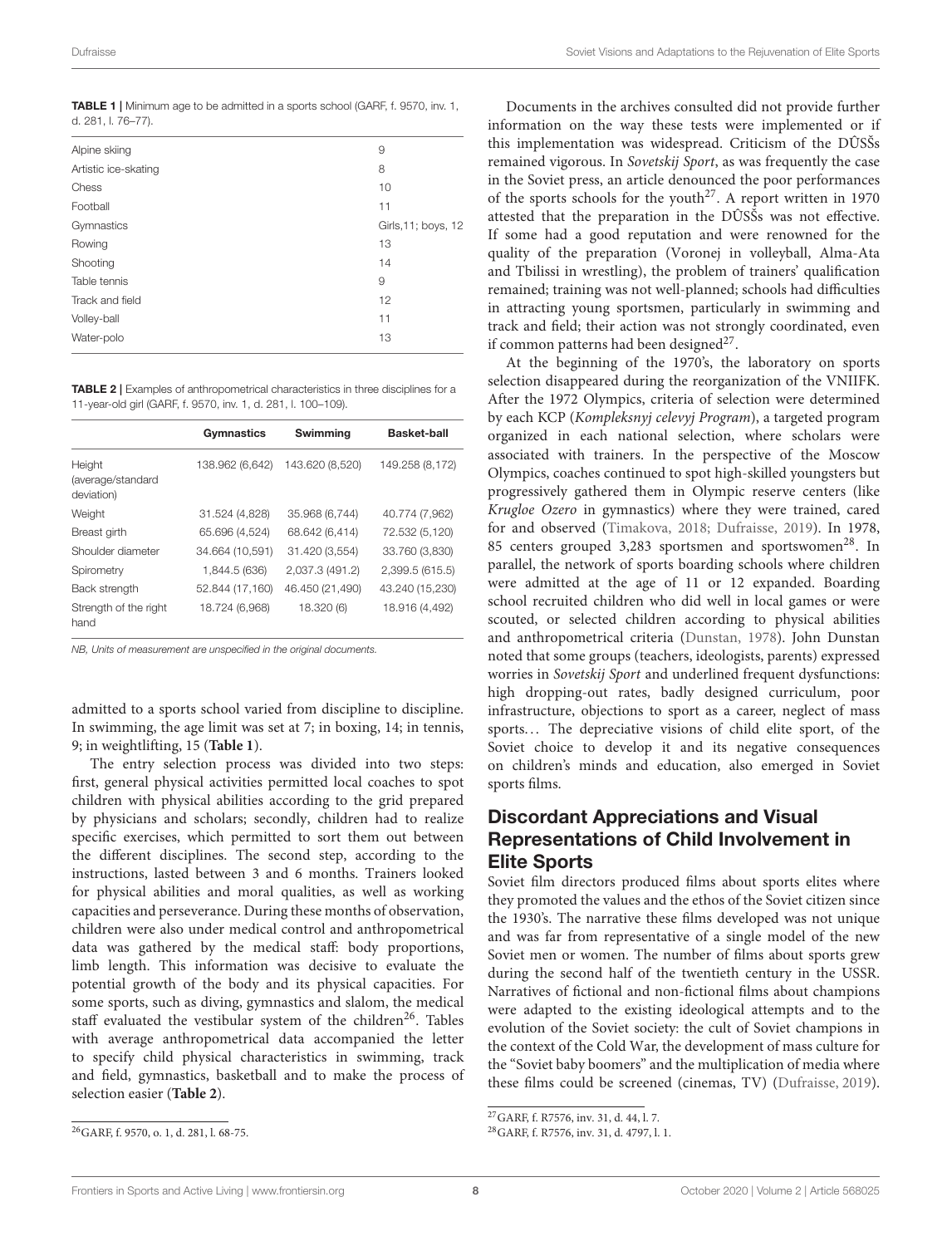It was also a way to fit public taste and contemporary issues<sup>[29](#page-9-0)</sup>. In the 1970's, children and teenagers became heroes of fictional and documentary films on elite sports. This section examines eight films, four non-fictional and four fictional ones, released between 1968 and 1988, and illuminates how films revealed discordant representations of child elite sports in the Soviet Union. By juxtaposing the narratives of the films, this section notes criticisms that emerged in the Soviet Union at a moment when more children than ever were involved in elite sports.

In Moj pervyj stadion [\(Rybakova, 1970\)](#page-13-21), Dvoe na l'du, [\(Grigor'ev, 1974\)](#page-12-33) and Sport strany sovetov [\(Rybakova, 1979\)](#page-13-22), the mass of young sportsmen (massovost') was the fundamental base to the top level (master'stvo). The three films developed along the same patterns, portrayed pretty much the same images and gave coherence to the Soviet system of elite sports. They contributed to shaping common representations of how performance was obtained and to justify massive investments in elite sports. Children practiced in sports circles, in pioneer groups (a mass youth organization of the Soviet Union for children aged 9–15) and sports schools under the firm, precise but cheerful direction of their numerous coaches. "The goal was not to produce champions but to preserve the health of the next generations," noted the narrator of Sport strany sovetov [\(Dufraisse, 2016\)](#page-12-32). From this mass of young athletes, coaches selected the ones who had the best physical and moral abilities to train them more intensively and produce the actual champions. Each of the three films ended with the performances of the best Soviet champions, like Irina Rodnina, Sofia Muratova, Aleksandr Gorškov or Nikolaj Andriânov. These three documentary films developed the same "democratic fiction" [\(Fleuriel, 2004\)](#page-12-34). They represented the same positive narrative of child involvement in sports: mass sports led to the elite. These films provide a qualified, evolutive vision of youth elite sport.

At the same time, some films presented a bitter image of children and teenagers' involvement in elite swimming and gymnastics. They pointed out the troubles that youngsters could suffer from when looking for records and performances. The film The New Girl [Noven'kaâ, [\(Liûbimov, 1968\)](#page-12-35)] depicts how a young Muscovite girl, modern and carefree, Valentina Cernova, enters elite sports. As Valentina is talented, her coach, Anna Ivanovna, a former gifted gymnast, invites a senior coach to watch her performance. He recruits her in the training group in which the champion Ol'ga Kameneva also trains. Valentina spends her time in harsh training. As a result, she enters the national team. This film is centered on the trajectories of three women who were involved in elite sports careers. Coach Ivanovna is a friend of Ol'ga Kameneva's, they were raised in the same gymnastics school, but Ivanovna chose marital life and having kids over the possibility of a sports career. She now teaches gymnastics in a gloomy sports school. Ol'ga Kameneva is used to international podiums, but everyday training is now difficult for her and she has difficulties coping with its intensity, the concurrence and the more and more difficult acrobatics. Her sports career ends up in lassitude and doubt. Valentina is obliged to adjust the pattern of her life to gymnastics, to temper her behavior and to make sacrifices to be allowed the possibility of entering the national team. No heroism is here visible; only questions, doubts, bitterness and choices raised by a trajectory in elite sports emerge [\(Dufraisse, 2019\)](#page-12-9).

Even if the film didn't get a large audience, Elem Klimov's Sport, sport, sport, released in  $1970^{30}$  $1970^{30}$  $1970^{30}$ , points out the panoptic control and the routinized life of sports boarding schools. Elem Klimov filmed a swimming school training. The film points out conflicting views about sports: children swim enthusiastically but are also tired and bored by the daily intensive training program. During their interviews, they reveal that they swim incredible distances every day: 3 km for a 4-year-old child, 15 km for a youngster [\(Makoveeva, 2002;](#page-12-36) [Dufraisse, 2019\)](#page-12-9).

The multi-prized film by Viktor Sadovski A Moment Decides Everything (Vse reshaet mgnovenie, 1978) also deals with the difficulties of elite sport. A gifted 15-year-old swimmer from a provincial city on the shore of the Black Sea is spotted by a national-team scout who invites her to train in an elite sports center. Used to swim in the sea with a dolphin as a hobby and to satisfy her own delight, the intense training regimen, the everyday concurrence in the national training center and the objective of the defense of the motherland make her stressed. At the European Championships, just before the relay team competition, she gives her place to a more-experienced champion because she has difficulties coping with the pressure. Even if she is able to overtake records, she is sent home to the Black Sea to relax. Coaches want to take care of their child prodigy. As Denise Youngblood and Tony Shaw demonstrate, this film illustrates that "maturity proves more important than raw talent" [\(Shaw and Youngblood,](#page-13-23) [2017\)](#page-13-23).

This trend was also exploited in documentary films like in Rybakova's Olympic hopes released in 1978<sup>[31](#page-9-2)</sup>. This film presents to the Soviet audience the expected champions of the Moscow Olympics: Maria Filatova, Elena Mukhina, Vladimir Markelov. It shows the intense, repetitive and rigorous training Soviet gymnasts are involved in. Some tiny girls are crying, others are tired and bored. The journalist asked Vladimir Markelov: "What is difficult for you? Physical tiredness or the moral responsibility?" The gymnast answered that he was used to physical fatigue and that the moral tiredness was the most difficult to cope with.

The film Kukolka was definitely the most critical. Released in 1988, it shows a situation far from the idealized picture that was described in the films evoked earlier. Isaac Fridberg's film presents a bitter vision, typical during the perestroika. A young woman trained to become a champion is severely wounded. She is obliged to come back to normal life and to the college after years traveling abroad, competing at a world level and reaching international podiums. The film highlighted the effect of highlevel sports on individuality: poor education, insolence, attraction to material goods and to western bad influences. . . It illustrated

<span id="page-9-0"></span><sup>29</sup>To understand the functioning of post-war Soviet cinema industry: Tcherneva, I. (2014). Le cinema de non-fiction en URSS. Création, production et diffusion (1948-1968). [dissertation thesis], Paris, EHESS.

<span id="page-9-1"></span><sup>30</sup>KLIMOV Elem, Sport, Sport, Sport, 1970, 85 min.

<span id="page-9-2"></span><sup>31</sup>RYBAKOVA Alexandra, Olimpiskie nadeŽdy, 1978, 19'34.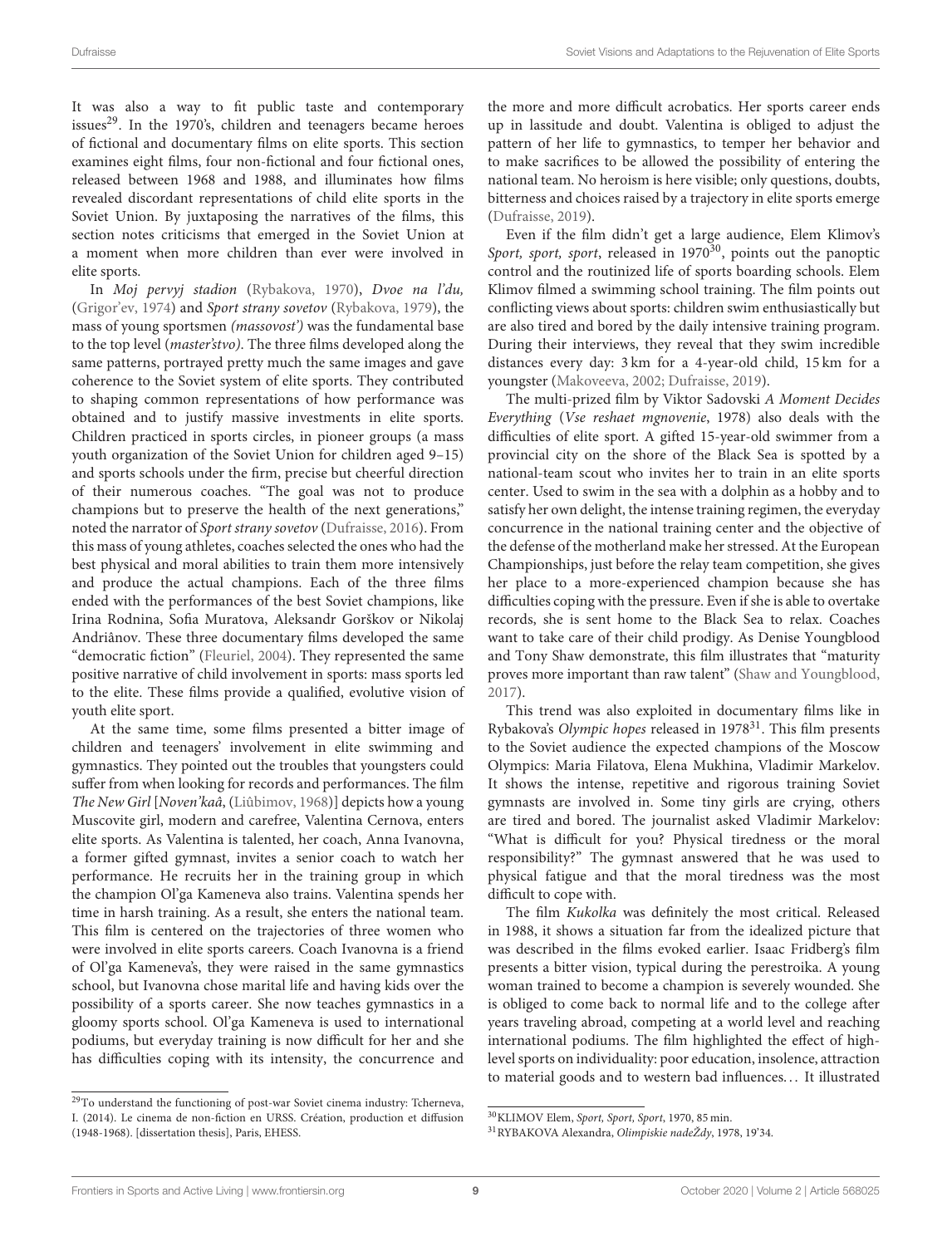the difficulties of young sportsmen, excluded from the sports career, in reintegrating normal life and in coping with it. But the discourse this film presented was not new. It rehabilitated the debate about the "star syndrome" that exploded in the Soviet public sphere around the "Streltsov scandal" at the end of the 1950's with the example of a young and female teenager, with the same arguments and remarks [\(Dufraisse, 2019\)](#page-12-9). If some films, in the 1970's, demonstrated that children could be raised to the top and that sports could lead them to become ideal Soviet citizens, Kukolka shows the opposite: sports could be socially and bodily harmful for the youth and sportsmen and sportswomen could be negative examples. Feeling as an alien in an everyday life she was not used to, the "doll" ended up committing suicide (Shaw and Youngblood, [2017;](#page-13-23) [Polivanova and Shakarova, 2018\)](#page-13-24).

These films testify that in the USSR in the 1970's and the 1980's, the vision of elite sports was not monolithic. It also shows that debates about childhood evolved. Elizabeth White noted that the conception of what a child was changed between the 1950's and the 1980's. "Children were becoming regarded not just as self-sufficient future citizens, but also as vulnerable, unique individuals in need of special psychological protection" [\(White,](#page-13-10) [2020\)](#page-13-10).

Obviously, these films did not capture the reality of Soviet youth elite sports in the 1970's but they contributed to giving it a shape, to perform principles and they attested that discordant visions of sports coexisted within the media. Some films we used as examples highlighted the difficulties of everyday training on bodies and minds and focused on the increasing pressure imposed by adults on young children. The Soviet Union cultural productions were not impervious to the debate that occurred in the international world of sports on child abuses in elite sports.

#### The Rejuvenation of World Elite Sports and the Internationalization of the "Age Question"

During the 1970's, in the international world of sports (federations, media), the controversy about child and elite sports came to the forefront. In 1975, Ursula Weiss published an article about "Age and Peak Performance" in the Olympic review, which helped put the age issue on the agenda of international sports bodies. As Weiss wrote, "Nowadays, world swimming records are being broken by mere schoolgirls. In other sports too, peak performances are achieved at an increasingly early age, with the result that the age at which young hopefuls start serious training is becoming younger and younger $32$ ." Two sports were particularly at the center of the attention: swimming and gymnastics. This section will retrace how child elite sports became an issue discussed in international federations and media.

In 1971, the International Gymnastics Federations (FIG) began to examine the question of age. Georgia Cervin indicates that the "assumption that Olga Korbut and Nadia Comaneci redefined women's gymnastics as a juvenile sport," is overstated and that younger and acrobatic performers appeared in gymnastics at the beginning of the 1970's [\(Cervin, 2015\)](#page-12-29). The FIG published articles in its bulletin to warn about the dangers of intensive youth training and blamed the production of "competitive animals." As a consequence, the federation implemented age requirements to prevent girls younger than 14 from participating in elite competitions, a ruling that set the tone at the 1972 Munich Olympics. But the breaching of the rules continued as national federations were responsible for ensuring gymnasts were the required age [\(Cervin, 2015\)](#page-12-29) without outside supervision. The Canadian Karen Kelsall was 13 when she competed at the 1976 Olympics. In July 1980 at the 58th FIG Congress, the minimum age was raised from 14 to 15. These requirements were applied in 1981. The Soviet prodigy Olga Bicherova was the revelation of the World gymnastics championships held in Moscow in 1981<sup>[33](#page-10-1)</sup>. Years later, Bicherova admitted that she was younger and had competed with false documents [\(Riordan, 1993\)](#page-13-25).

National federations had different strategies to enforce the new requirements. But the subversion of age rules began to create international controversies in the context of the renewed tensions between the USA and the USSR. It was invoked in the American press to reveal the socialist countries' duplicity and the double speech of the international federation of gymnastics. Neil Amdur focused his article about the 1981 Moscow gymnastics championships on the problem of underage gymnasts:

"The phenomenal success of young female gymnasts, some of whom may have been illegally entered in last month's world championships, has created controversy and division within the fast-growing sport. [...] Two United States bronze medalists in Moscow, Julianne McNamara and Tracee Talavera, charged earlier this week that Olga Bicherova of the Soviet Union, who won the all-around title, was also under 15 [...] Two years ago, Miss Talavera, then 13, was denied entry to the world championships in Fort Worth because of her age [She was  $12.5$ ]<sup>[34](#page-10-2)</sup>."

The mediatization of sports life and of sports celebrities contributed to highlighting tragic events and to giving them a worldwide resonance and signification. One heartbreaking accident in gymnastics at the beginning of the 1980's fueled the discussion about age requirements and child abuse in sports. Elena Mukhina beat the well-known Nadia Comaneci and won the all-around title at the 1978 World Championships in Strasbourg. Her gymnastics combined the elegant Soviet ballet style and new acrobatics that corresponded to the trend of "acrobatisation" of women's gymnastics. She was the first to realize a tucked double back salto dismount on beam or a full twisting double back somersault on floor. As she suffered from a broken leg, she was not able to take part in the 1979 World Championship in Texas. After the surgery, she returned to training to prepare for the Moscow Olympics. Her coach,

<span id="page-10-0"></span><sup>32</sup>WEISS Ursula, ≪ Age and Peak Performance", Olympic Review, 89-90, 1975, p. 106-114.

<span id="page-10-1"></span><sup>33</sup>ALBOUY Gérard, "Mainmise soviétique sur les championnats du monde", Le Monde, December 1, 1981.

<span id="page-10-2"></span> $34$ AMDUR Neil,  $\ll$  Rift over underage gymnasts", New-York Times, December 7, 1981, p. 4.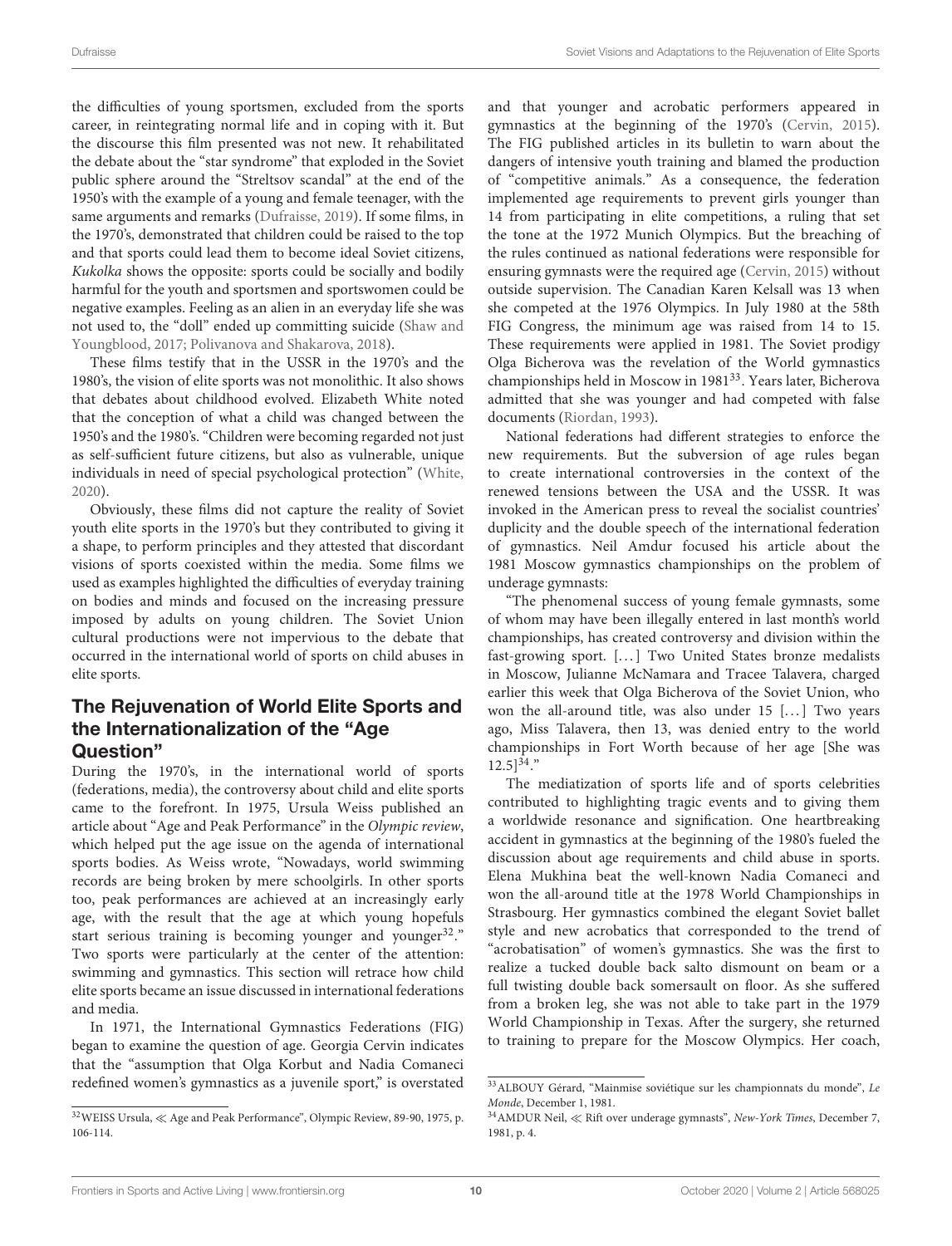Mihajl Klimenko wanted her to realize a dangerous new element that ended with a forward roll only men performed: the Thomas salto. Years later, she explained that she hurt herself several times during training. On July 3, 1980, just before the opening of the Olympics, the favorite Elena Mukhina suffered a tragic accident during training. She crash-landed and became instantly quadriplegic. Ten days later, on July 13, American journalist Barry Lorge wrote about her misfortune in the Washington Post. He evoked the fact that she crushed several vertebrae in her neck while practicing difficult acrobatic routines. The journalist noted that "her gymnastics career surely ended" and that this accident "must be one of the saddest stories" of the Moscow Games<sup>[35](#page-11-0)</sup>. In Le Monde, on July 23, Alain Giraudo was far more elusive and critical toward the Soviets. He used the example of Elena Mukhina to describe the sensation of discomfort that followed the opening of the Moscow Games. "What happened to Elena Mukhina? [...] We know she was terribly wounded during training at the beginning of July. So much for the facts. We don't know either on which apparatus she felt or the gravity of her injury (vertebrae could be affected)  $[...] A$ rumor had been propagating in Moscow: Mukhina is said to be dead and, because of the Olympics, Soviet leaders didn't want to admit it." Mukhina's tragic story became the symbol of abusive training programs. The race for the medals, wished by politicians and implemented by administrators and trainers, might injure Soviet children and teenagers' bodies and pushed them to their physical limits. Moreover, the Soviet Union sports authorities took some time revealing precisely how Mukhina's accident took place.

These polemics about children and teenagers' involvement in elite sports took place in a national and international configuration where the question of children's rights was evermore at the center of attention in professional communities as in broader media. In France, Jean Paulhac started the controversy about youngsters and endurance race, claiming for the stop of the "slaughter of innocents<sup>[36](#page-11-1)</sup>" in Le Monde in 1975. In 1977, in the professional review EPS, the physical education teacher Jacques Personne pursued the controversy by arguing that the process of early specialization did not let children follow their own purpose and choices $37$ . Baptiste Viaud has also underlined that this question divided the milieu of French sports physicians during the 1970's and the 1980's, between the supporters of the normalization of child elite sports and the opponents to intensive child practice [\(Viaud,](#page-13-26) [2009\)](#page-13-26). In the United States, books began to openly criticize the consequences of child involvement in elite sports. In 1974, the reporter Marty Ralbovsky, in the book Lords of the Locker Room, condemned children's sports intensive training, the violation of young athletes' rights and the way adults harassed youngsters in their will to win [\(Ralbovsky, 1974\)](#page-13-27). In 1978, the psychologist Rainer Marten published Joy and Sadness in Children's Sports. He proposed endorsement of a "Bill of rights of Young athletes" to protect the social and psychological health of children involved in sports [\(David, 2005\)](#page-12-37).

Intergovernmental organizations worked specifically on sport for children, like the European Council (EC). The EC, which gathered Western European countries at the beginning of the 1980's, had a key role in the development of norms in Europe and was a precursor in the antidoping cooperation, in the promotion of sports for the disabled or in the struggle against violence in stadiums. The EC also cared about the involvement of youths in elite sports. In response to the recommendation of the 3rd Conference of European Ministers Responsible for Sport held in April 1981, the Committee for the Development of Sport organized a September 1982 seminar on sport for children (6–12) that tackled the question: what effects do early specialization, intensive training and competition have on the psychological, physiological and social development of children[38](#page-11-3)? "The seminar produced a number of practical conclusions which (i) aimed to foster the child's general and social development, and (ii) showed the physical and psychological dangers of subjecting children to the adult system of competition. It is now up to governments and sports federations to put these conclusions into effect $39$ ."

During the second half of the twentieth century, the Cold War context and the intensification of the competition between the Soviet Union, countries from the Eastern and the Western bloc on pitches and stadiums contributed to modifying national sports systems and sportsmen's activity. It gave impetus to the extension and the rejuvenation of the sports career and Soviet organs faced this new trend. The Soviet sports administration developed a varied apparatus to include children and youths in elite sports. The will to take into account new considerations about the vulnerability of children, to improve the efficiency of the sports system and also to improve the abilities of high-skilled Soviets led to the development of scientific investigations on methods for training children, on the physiological consequences of intensive practice and on the physical qualities needed, on life-cycle in sports, on sorting processes. In doing so, scholars also contributed to specifying sports career according to the disciplines, to optimizing training, to increasing its profitability and to protecting young athletes, so as not to interrupt their productivity [\(Viaud and Papin,](#page-13-19) [2012\)](#page-13-19).

Counterintuitively, from a Soviet point of view, the apparatus that resulted from this biopolitical expertise was designed to take care of the young sportsmen involved into elite sports. In more legitimized spheres, such as music or dance, analogous Soviet structures were admired, even in Western countries. But, even in the 1970's Soviet Union, dissonant discourses in the press or in films on child involvement pointed out the abuses of intensive children sports practices and of the

<span id="page-11-0"></span> $^{35}\rm LORGE$  Barry, "Mukhina Badly hurt in Gym Fall", The Washington Post, July 14, 1980.

<span id="page-11-2"></span><span id="page-11-1"></span> $^{36}\text{PAULHAC}$  Jean,  $\ll$  Le massacre des innocents  $\gg$  ,  $Le$   $Monde,$  May 10, 1975. <sup>37</sup>PERSONNE Jacques, ≪ Il faut arrêter le massacre des innocents ≫, revue EPS, mars-avril 1977, p. 18-19.

<span id="page-11-4"></span><span id="page-11-3"></span><sup>38</sup>Council of Europe, Committee for the development of sport, sport for children, Tonsberg (Norway), 27 september-1 october 1982, Invitation and draft programme, Strasbourg: Council of Europe, 1982. CDDS(82)1\_eng\_COE155662. <sup>39</sup>Council of Europe, Committee for the development of sport, Annual Report for 1981 and 1982, Strasbourg: Council of Europe, 1982. COE163572.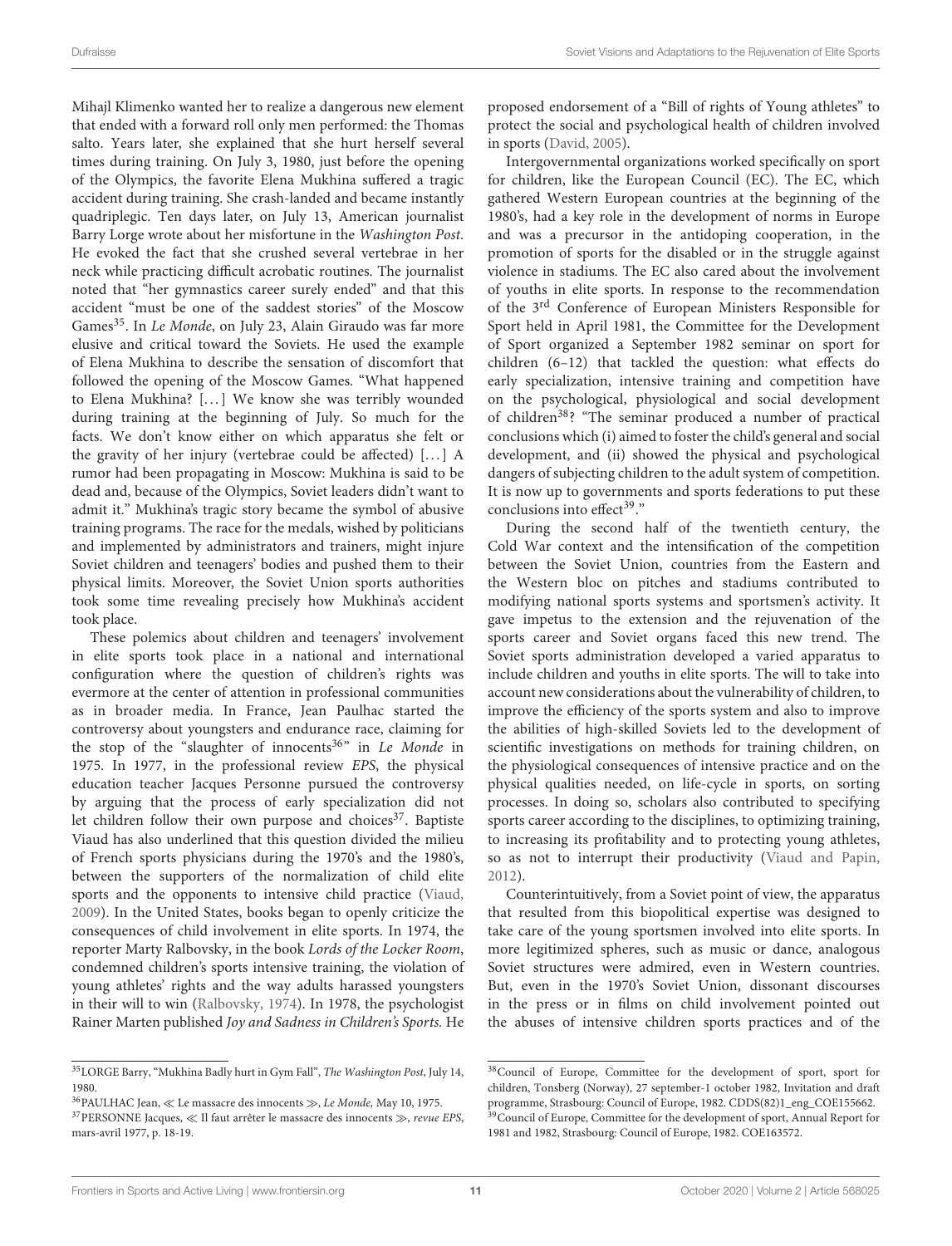investments that privileged elite sport and neglected mass sport. The excesses of Soviet early child involvement became the center of the international attention when the question of children's rights in sports arose at the end of the 1970's and at the beginning of the 1980's. Sports boarding schools, Soviet Olympic reserve centers and intensive practice imposed at a young age embodied the abuses of the "totalitarian" Soviet Union. It easily symbolized how the State molded its citizens to reach its goal, without paying attention to its citizens as subjects and individualities. Yet, it's necessary, while speaking about the controversies that arose during the Cold War about Eastern sports, to overcome the "cliché" of the "triumphalist Cold War narrative in the West," blaming the multiple "abuses" of the socialist countries [\(Mellis, 2019\)](#page-13-0), and to recontextualize them in the national and international context of their breaking.

#### **REFERENCES**

- <span id="page-12-3"></span>Andrews, D., Edelman, R., and Wagg, S. (2006). East Plays West. Essay on Sport and the Cold War, Londres: Routledge.
- <span id="page-12-20"></span>Bantigny, L. (2007). Le Plus Bel Âge? Jeunes et Jeunesse en France de l'aube Des ≪ Trente Glorieuses ≫ à la Guerre d'Algérie. Paris: Fayard.
- <span id="page-12-22"></span>Bantigny, L., Bard, C., and Blandin, C. (2011). L'expertise face aux enjeux biopolitiques. [Genre, jeunes. sexualité. Hist. Polit.](https://doi.org/10.3917/hp.014.001) 14:2. doi: 10.3917/hp.0 14.001
- <span id="page-12-21"></span>Bantigny, L., and Jablonka, I. (2009). Jeunesse Oblige. Histoire des Jeunes en France XIX e — XXe Siècles. Paris: PUF.
- <span id="page-12-5"></span>Barker-Ruchti, N. (2009). Ballerinas and pixies: a genealogy of the changing female gymnastics body. Int. J. Hist. Sport [26, 45–62. doi: 10.1080/095233608025](https://doi.org/10.1080/09523360802500089) 00089
- <span id="page-12-6"></span>Bohuon, A. (2012). Le test de Féminité Dans les Compétitions Sportives: Une Histoire Classée X? Paris: Editions iXe.
- <span id="page-12-23"></span>Bozon, M., and Rennes, L. (2015). Histoire des normes sexuelles : l'emprise de l'âge et du genre, Clio. Femmes, Genre, Histoire 42, 7–23. Available online at: [http://](http://journals.openedition.org/clio/12823) [journals.openedition.org/clio/12823](http://journals.openedition.org/clio/12823)
- <span id="page-12-29"></span>Cervin, G. (2015). Gymnasts are not merely circus phenomena: influences on the development of women's artistic gymnastics during the 1970s. Int. J. Hist. Sport 32, 1929–1946. doi: [10.1080/09523367.2015.1124859](https://doi.org/10.1080/09523367.2015.1124859)
- <span id="page-12-19"></span>Cervin, G. (2017), A Balance of Power: Women's Artistic Gymnastics During the Cold War and Its aftermath. (Dissertation Thesis). Perth: University of Western Australia.
- <span id="page-12-1"></span>Clastres, P. (2020). Olympisme et guerre froide. Du paradigme réaliste au paradigme culturel. Guerres Mondiales Conflits Contemp. 277, 7–25. doi: [10.3917/gmcc.277.0007](https://doi.org/10.3917/gmcc.277.0007)
- <span id="page-12-31"></span>Coumel, L. (2014). ≪ Rapprocher l'école et la vie ≫? Une Histoire des réformes de l'enseignement en Russie Soviétique (1918-1964). Toulouse: Presses universitaires du Mirail. doi: [10.4000/books.pumi.14917](https://doi.org/10.4000/books.pumi.14917)
- <span id="page-12-37"></span>David, P. (2005). Human Rights in Youth Sports. New York, NY: Routledge.
- <span id="page-12-27"></span>David-Fox, M. (2011). The implications of transnationalism. Kritika 12, 885–904. doi: [10.1353/kri.2011.0059](https://doi.org/10.1353/kri.2011.0059)
- <span id="page-12-25"></span>de Baecque, A. (1993). Le Corps de l'histoire. Métaphores et Politiques (1770-1800). Paris: Calmann-Levy.
- <span id="page-12-26"></span>de Baecque, A. (2007). Les Formes Cinématographiques de l'histoire. 1895. 51:9. doi: [10.4000/1895.1312](https://doi.org/10.4000/1895.1312)
- <span id="page-12-2"></span>Del Pero, M. (2016), 'Commentary', diplomatic. History 40:887. doi: [10.1093/dh/dhw029](https://doi.org/10.1093/dh/dhw029)
- <span id="page-12-28"></span>Denéchère, Y., and Droux, J. (2015). Enfants et relations internationales : chantiers de recherche. Relat. Int. 161, 3–12. doi: [10.3917/ri.161.0003](https://doi.org/10.3917/ri.161.0003)
- <span id="page-12-32"></span>Dufraisse, S. (2016). Contrôler, mettre en ordre et réguler : la réforme des revenus des sportifs soviétiques au lendemain de la Seconde Guerre mondiale. Mouv. Soc. 254, 103–116. doi: [10.3917/lms.254.0103](https://doi.org/10.3917/lms.254.0103)

#### AUTHOR CONTRIBUTIONS

The author confirms being the sole contributor of this work and has approved it for publication.

#### FUNDING

This research was funded by the program Etoiles montantes, granted by the Pays-de-la-Loire region and by the laboratory UMR 6025 CENS, Université de Nantes-CNRS.

#### ACKNOWLEDGMENTS

Thanks are due to Lindsay Krasnoff and Pauline Del Vechio, as to Laurent Coumel, Gildas Loirand, Bruno Papin, Baptiste Viaud, whose comments and suggestions have strengthened this article.

- <span id="page-12-15"></span>Dufraisse, S. (2017). "The emergence of europe-wide collaboration and competition: soviet sports interactions in Europe, 1945 – mid-1960s," in Beyond Boycotts, National, Continental and Transcontinental Sporting Relations during Cold War, eds. P. Vonnard, G. Quin and N. Sbetti, (Berlin: De Gruyter), 71–81. doi: [10.1515/9783110529098-005](https://doi.org/10.1515/9783110529098-005)
- <span id="page-12-9"></span>Dufraisse, S. (2019). Les Héros du Sport : Une Histoire des Champions Soviétiques (Années 1930-1980). Seyssel: Champvallon.
- <span id="page-12-30"></span>Dunstan, J. (1978). Paths to Excellence and the Soviet School. Windsor/Atlantic Highlands: NFER.
- <span id="page-12-10"></span>Edelman, R. (1993). Serious Fun: a History of Spectator Sport in the USSR. New York, Oxford: University Press.
- <span id="page-12-11"></span>Edelman, R. (2009). Spartak Moscow. A History of the People's Team in the Worker's State. Ithaca-Londres: Cornell University Press.
- <span id="page-12-18"></span>Edelman, R. (2017). The five hats of nina ponomareva: sport, shoplifting and the cold war. Cold War Hist. 17, 223–239. doi: [10.1080/14682745.2016.1261114](https://doi.org/10.1080/14682745.2016.1261114)
- <span id="page-12-0"></span>Edelman, R. (2019). The Whole World Was Watching, Sport in the Cold War[. Stanford: Stanford University Press. doi: 10.1515/9781503](https://doi.org/10.1515/9781503611016) 611016
- <span id="page-12-34"></span>Fleuriel, S. (2004). Le Sport de Haut Niveau en France, Sociologie d'une Catégorie de Pensée. Grenoble: Presses universitaires de Grenoble.
- <span id="page-12-13"></span>Grant, S. (2013). Culture and Sport in Soviet Society, Propaganda, Acculturation, and Transformation in the 1920s and 1930s. New York: Routledge. doi: [10.4324/9780203105191](https://doi.org/10.4324/9780203105191)
- <span id="page-12-33"></span>Grigor'ev, I. (1974). Dvoe na l'du. 27'.
- <span id="page-12-8"></span>Gygax, J. (2012). Olympisme et Guerre Froide Culturelle. Le Prix de la Victoire Américaine. Paris: l'Harmattan.
- <span id="page-12-7"></span>Hunt, T. (2006). American sport policy and the cultural cold war: the lyndon B. Johnson presidential years. J. Sport Hist. 33, 273–297.
- <span id="page-12-17"></span>Hunt, T. (2011). Drug Games, The International Olympic Committee and the Politics of Doping, 1960–2008. Austin: University of Texas Press.
- <span id="page-12-12"></span>Katzer, N., Budy, S., Köhring, A., and Zeller, M. (2010). Euphoria and Exhaustion, Modern Sport in Soviet Culture and Society, Frankfurt/New. York: Campus Verlag.
- <span id="page-12-16"></span>Krüger, A. (2016). Bons baisers de Russie? Soixante années d'expansion du concept de planification sportive de L.P. Matwejew STAPS. 114, 51–59. doi: [10.3917/sta.114.0051](https://doi.org/10.3917/sta.114.0051)
- <span id="page-12-35"></span>Liûbimov, P. (1968). Noven'kaâ. 90'.
- <span id="page-12-24"></span>MacRae, E. (2016). Exercise in the Female Life-Cycle in Britain, 1930–1970. London: Palgrave Macmillan UK. doi: [10.1057/978-1-137-58319-2](https://doi.org/10.1057/978-1-137-58319-2)
- <span id="page-12-14"></span>Maddox, S. (2018). Gulag football: competitive and recreational sport in stalin's system of forced labor. Kritika 19, 509–536. doi: [10.1353/kri.2018.0028](https://doi.org/10.1353/kri.2018.0028)
- <span id="page-12-36"></span>Makoveeva, I. (2002). Soviet sports as a cultural phenomenon: body and/or intellect. Stud. Slavic Cult. 3, 9–32.
- <span id="page-12-4"></span>Malz, A., Rohdewald, S., and Wiederkehr, S. (2007). Sport Zwischen Ost und West. Osnäbruck: Fibre Verlag.